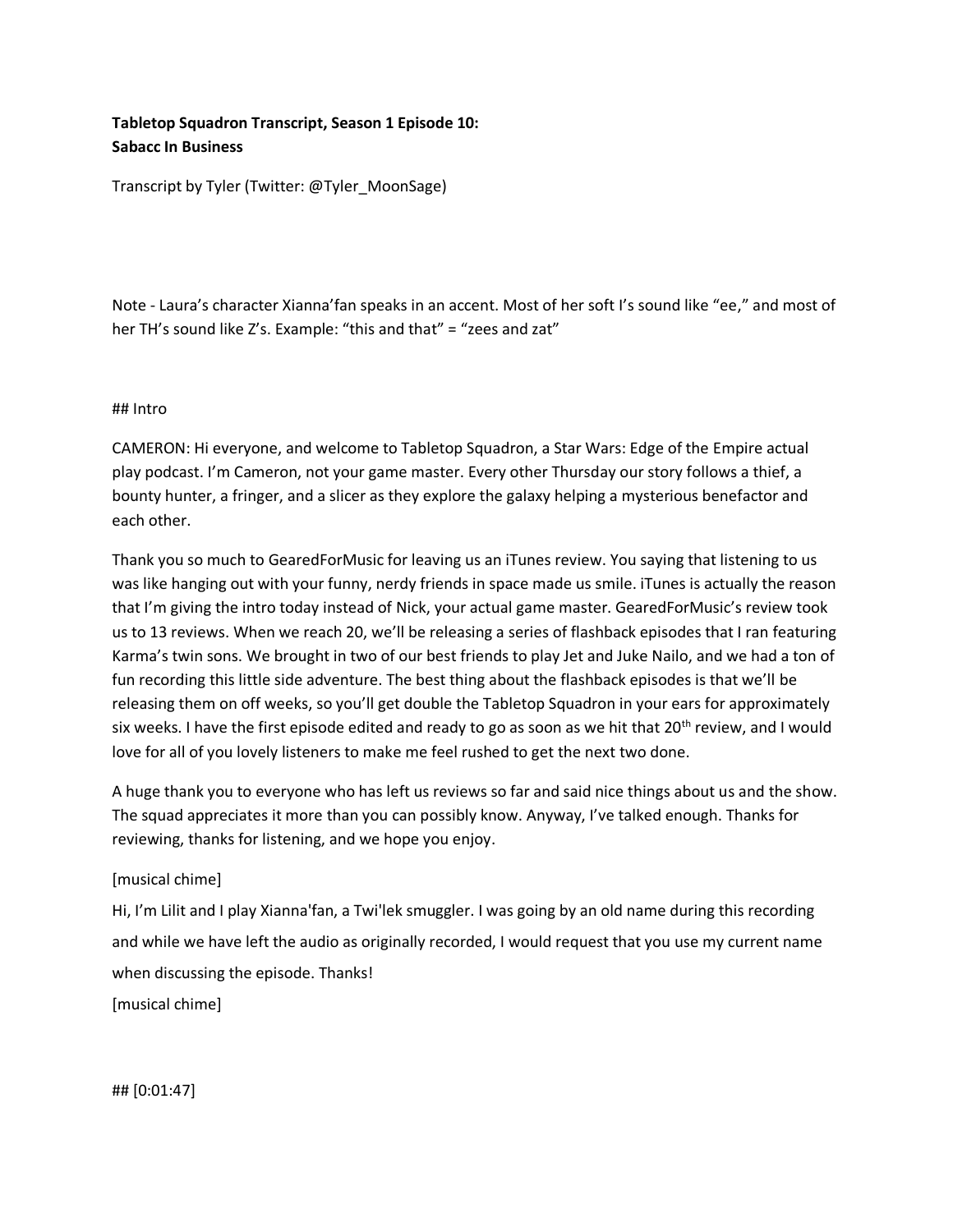NICK: Hello, and welcome to Tabletop Squadron, Episode 10! I'm your host, Nick. Good to have you back! Nothing special.

(long pause, laughter)

HUDSON: Wait, what? Oh, okay. I get it. You can say good to have you back because you're not referencing it as like we've been gone.

STEVEN: Yes.

NICK: Some people may not know…

CAMERON: (sighs)

NICK: This show releases every two weeks, so we can pretend that we know our listeners and that we're happy to see them. (laughter) This is going in the god damn episode.

LAURA: We are happy to see our listeners despite this being a purely audio medium.

NICK: Well that's what the microphones are for. If you look through them you can see, like, ten.

STEVEN: Oh, I see it.

LAURA: Oh.

NICK: Yeah. See!

CAMERON: Mine must be broken.

NICK: So, we're gonna go around the table—

LAURA: Is that why there's a crystal ball in the middle of the table, so we can astrally view our listener?

NICK: Well, that's a d1, actually. You roll it if you need a number between one and one.

CAMERON: Hmm. Alright, cool.

HUDSON: The villain from Mighty Morphing Power Rangers left it.

(laughter)

NICK: So, moving on! We're gonna go around the table and introduce everybody real quick, starting with **Steven!** 

STEVEN: Hi.

NICK: Hi.

STEVEN: I'm Steven.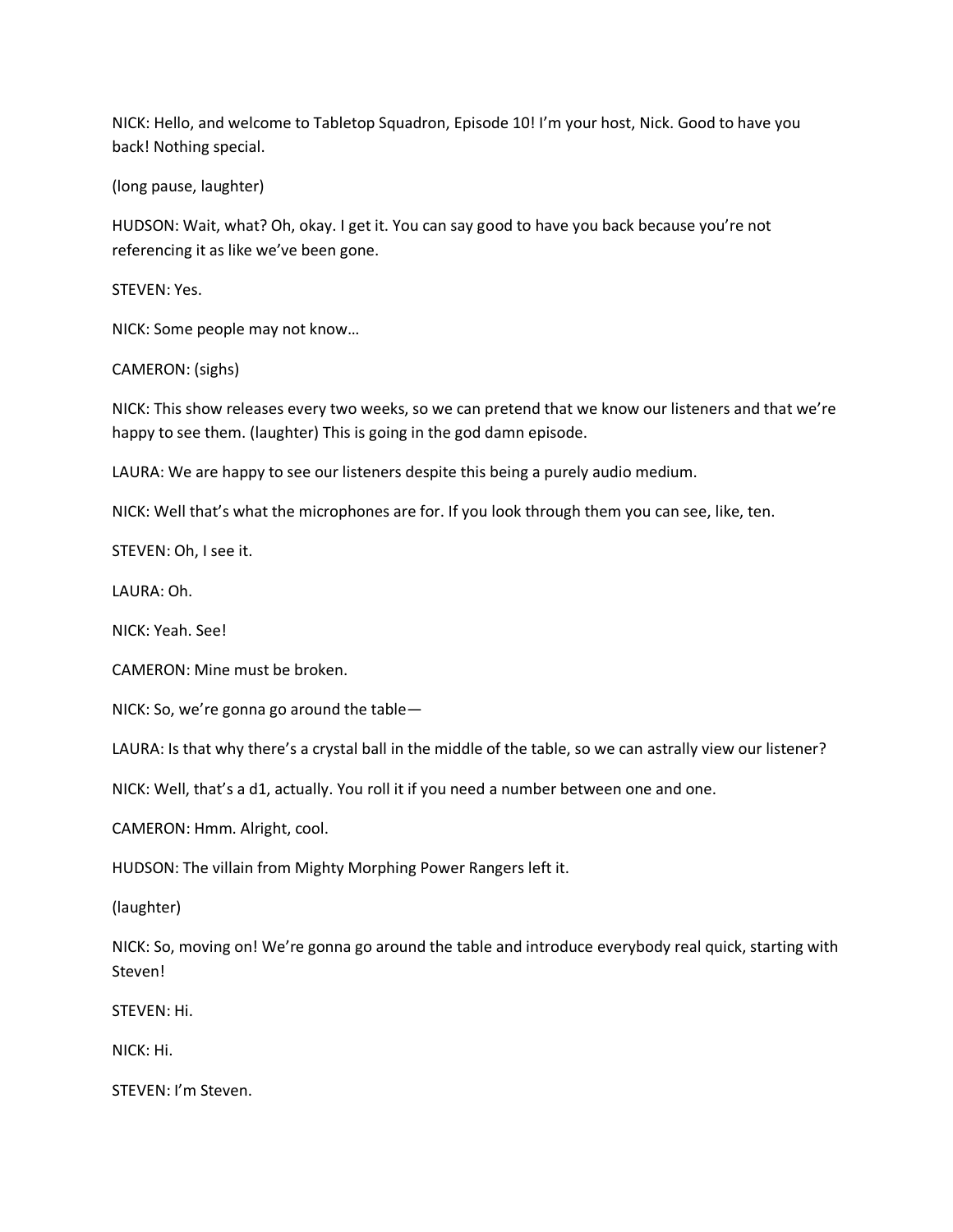NICK: Hi Steven.

STEVEN: I play Sabos the Togruta. Sabos a Togruta? He's not the only Togruta.

NICK: Good work. Moving on. Cameron!

CAMERON: [through giggles] Hi, I'm Cameron.

NICK: Hi Cameron.

CAMERON: I'm playing Karma the Nautolan bounty hunter.

NICK: Great. And, Hudson!

HUDSON: Hi, I'm Hudson. I'm playing Tink, the Gigoran slicer who has the career skill of Technician.

NICK: See Steven, they remember specific facts about their character and relate them in a standard way.

STEVEN: Oh. … No, I don't do that.

NICK: Yeah, obviously. And, Laura!

LAURA: Hi. I'm Laura. I play Xianna, a Twi'lek smuggler.

NICK: We got some experience last time we played, if you could just rattle off what you've spent any experience points on. We'll start with Cameron.

CAMERON: So, for Karma, I bought a talent on my Assassin bounty hunter tree, Quickdraw. Once per round I can draw or holster a weapon or item as an incidental.

SEVERAL: Ooh.

NICK: Does it have a limit on what kind of weapon?

CAMERON: Nope.

NICK: So you could like draw a rocket launcher?

CAMERON: Sure. If I have one. I don't currently, but…

NICK: Eh, I'll get you one. Yeah, that'll be fine.

CAMERON: Maybe we can fix that.

NICK: Let's go to Steven.

STEVEN: Hi. I, Sabos, the Togruta fringer—

NICK: Hey! Good work.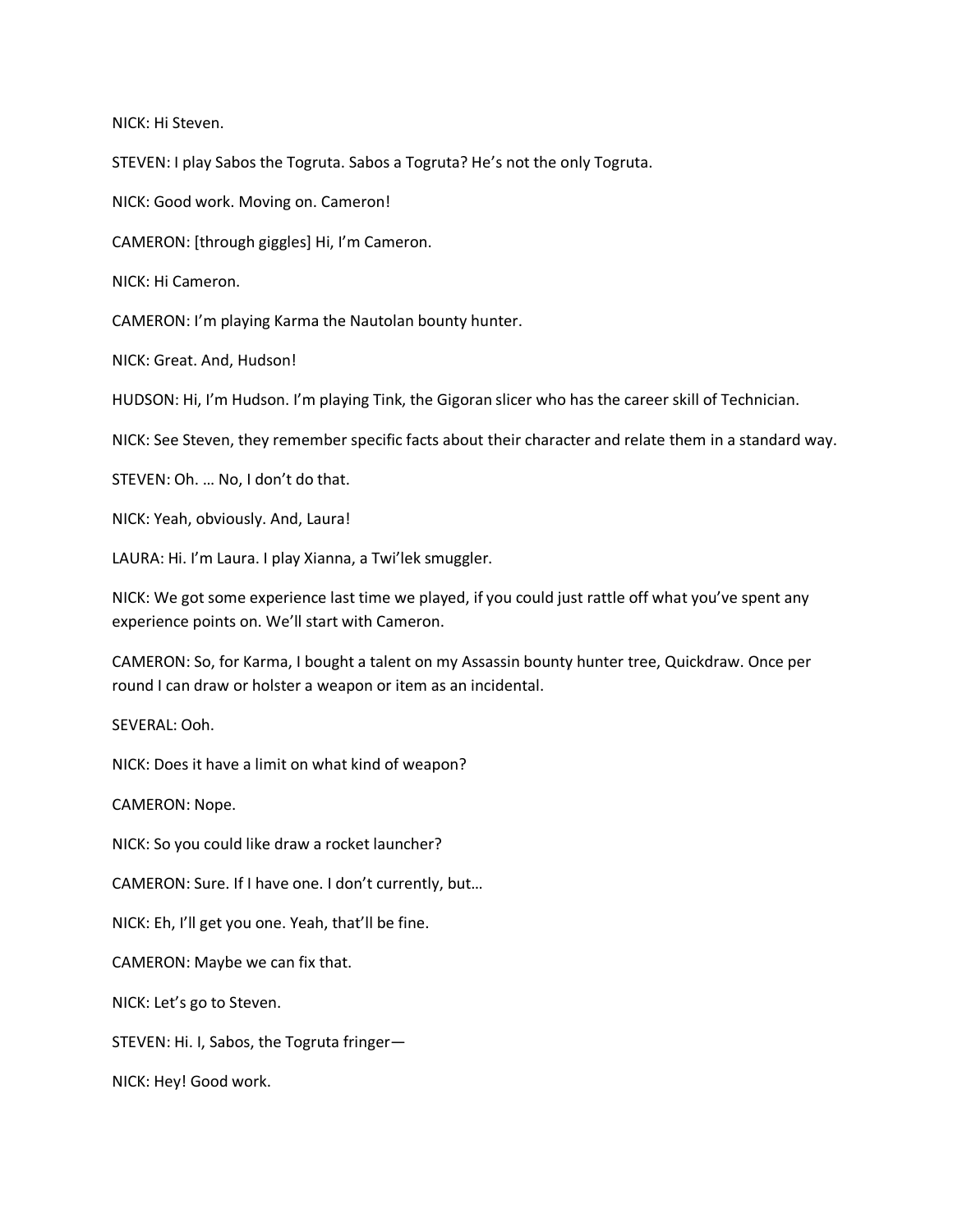STEVEN: Yay—spun, spent, did spend, spent, right? Spent 15 points on Rapid Recovery in my fringer tree which allows me, when healing strain after an encounter, to heal one additional strain per rank of Rapid Recovery.

NICK: Okay. So, continue to shoot Sabos. Duly noted.

LAURA: Got it.

CAMERON: Only with stun, though.

NICK: I'll just—He'll figure it out.

STEVEN: I haven't got the crit one yet, sorry.

NICK: Okay. Laura.

LAURA: I am hoarding my points.

NICK: You have spent no points.

LAURA: I have spent no points.

NICK: Saving up for that shiny new talent.

LAURA: Yes.

NICK: Okay. Hudson, did you spend any experience points?

HUDSON: I've spent zero experience points this time, because I'm saving up for a shiny new talent on my talent tree.

NICK: Okay! How about the Destiny Roll!

CAMERON: Two light side.

STEVEN: Two light side.

LAURA: One light side.

HUDSON: One light side.

CAMERON: So we have six light side points!

NICK: Alright, so, we haven't recorded in a while, just a peek behind the curtain. We've had some stuff happen and haven't recorded in a while, worked our way through our back log, so we're gonna give a little bit of a recap and make sure all of the players know what's going on.

So, stepping back a couple of steps. You fled Unroola Dawn. You went to an asteroid and shot some people, and killed them, and then you went to Ithor, which is a planet with like hammerhead slow-talky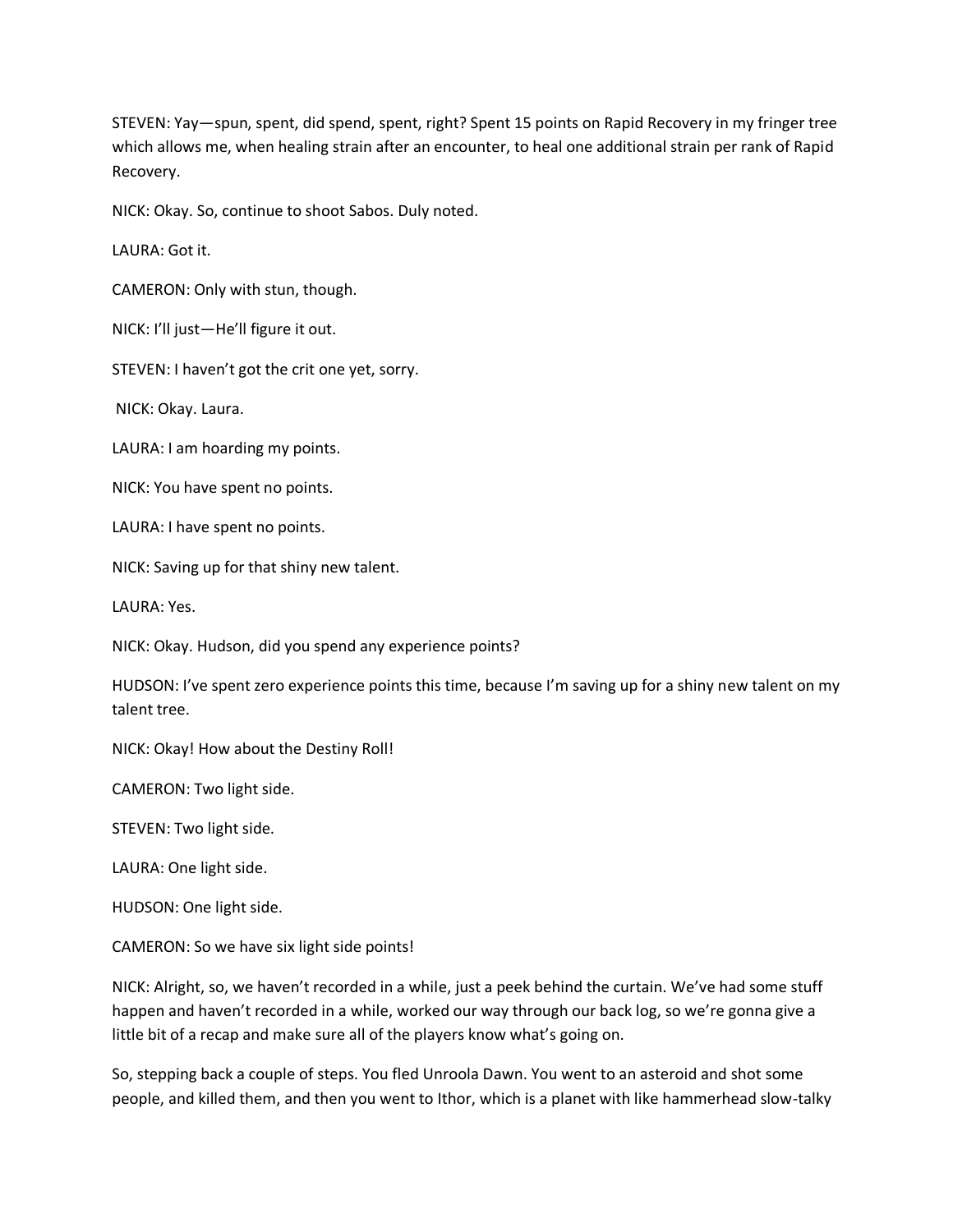guys. You landed on the planet, and you went and met the Ithorian Oracle, and gave them the Stone Breaker, further cementing your business relationship. You then went to the…

#### CAMERON: Gooberfish!

LAURA: The Gooberfish.

NICK: Yeah, The Gooberfish, one of the bars that is near the Oracle's retreat, and you met with your contact. Karma is currently disguised as an Imperial something or other in a full cloak and robes, and it turned out that your contact was…

#### CAMERON: Felton Mox.

NICK: …was Felton Mox, a large otter of a guy with a beer belly. He's a Selonian, and somebody who you may remember was your original bounty in Prologue 1. So, you talked to him a little bit. He was able to give you a small, gray plasteel box with something inside with instructions that it would help you to break the blockade, and he also informed you that he may or may not have lost another piece of the puzzle, the Rancore Protocol, and he tried very hard to convince you that you didn't need him and that he was gonna go on his way and everything was good, but that's about where we left off, you all grabbing him as he tried to leave and saying 'no, we think we'll hold onto you.' You know that Kettle has the Rancore Protocol somewhere, and that she's somewhere on the planet, and you know that Felton Mox is supposed to be your contact with local information who can help you, and you now have the little plasteel box with something in it.

Okay. We start our scene. You are standing in the late afternoon sun on the street of the Ithorian herdship, which is a giant floating city above a beautiful, pristine jungle way below. You can't see it from where you are, but it's there. You're standing outside The Gooberfish. Tink has a big mitt on Felton Mox's shoulder. He looks extremely uncomfortable, he's sweating a little in the humidity and is trying to inch away from you, but he's not going anywhere. You have just exited the bar, and it's time to make a plan.

CAMERON: I forgot—I'm not talking.

HUDSON: Out of game real quick, would Felton know where Kettle is?

NICK: Yeah.

STEVEN: That was kind of my strategy was to tell him that [mumbled speech]

HUDSON: We should find an alley to rough him up.

NICK: Yeah, he knows where Kettle is.

HUDSON: Okay. Back in game.

NICK: Okay.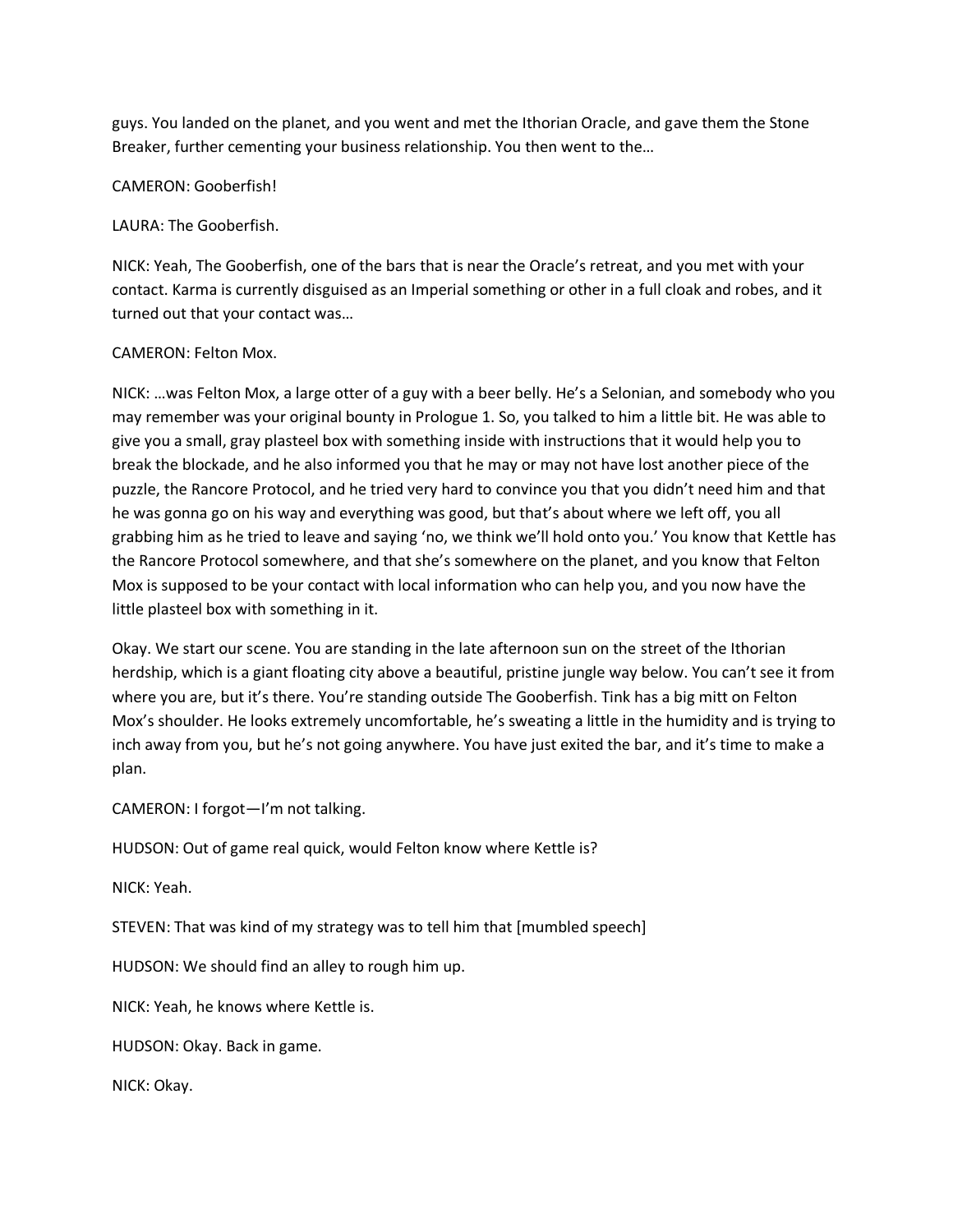HUDSON: "So, you're gonna tell us where Kettle is, right?"

NICK: "You don't really… You're not gonna go after her, are you? That seems like a really bad idea. I wouldn't recommend that."

HUDSON: "I don't think I asked for your advice, friend."

NICK: He pulls at the collar that he doesn't have, and goes "ewwehheww" and looks at your giant vibroaxe, and says, "Duly noted. Uh, yeah. She's at a gaming room at the edge of the herdship. I could show you, I guess, where she is. And then we're done, right? I can leave after that."

CAMERON: Karma shakes her hooded head ominously, in a 'no…'

NICK: Getting a real ghost of Christmas future vibe.

LAURA: "Do not worry about them. They are fine."

NICK: 'Oh. Yeah… 'kay. Yu know, it's weird, you all seem kind of rough and tumble. It's strange for you to be hanging out with a high profile Imperial agent. That's not normal."

CAMERON: Karma nods. (laughs)

LAURA: "It's not normal, but it is just how we do things. It works."

HUDSON: "You haven't gotten to know me. I'm actually a very sensitive soul."

NICK: "Yeah, I can feel that, from that—Hey, hey, I think you're grinding my bones together. Can you lighten up a little bit?"

HUDSON: "Sorry."

LAURA: "Yes, yes, please do not break the captives."

HUDSON: "Yeah. I shouldn't do that at all. I thought my fur would provide enough, you know, kind of filter, buffer."

NICK: "Yeah, uh, business partners. Just wanna clarify, business partners. Not captive. Same team." He gives an optimistic double thumbs up.

LAURA: "Well…"

STEVEN: "You don't wanna know how I ended up with the fourth head tail."

NICK: "You're right, I don't, because I imagine that is a story involving your conception."

LAURA: Xianna does not handle this. "Wait. Okie. Have you always had it, or did you get it? How did you get it? And why is it a bad thing that you have it?"

STEVEN: I just point at the Imperialist, and be like, "Don't mess with her."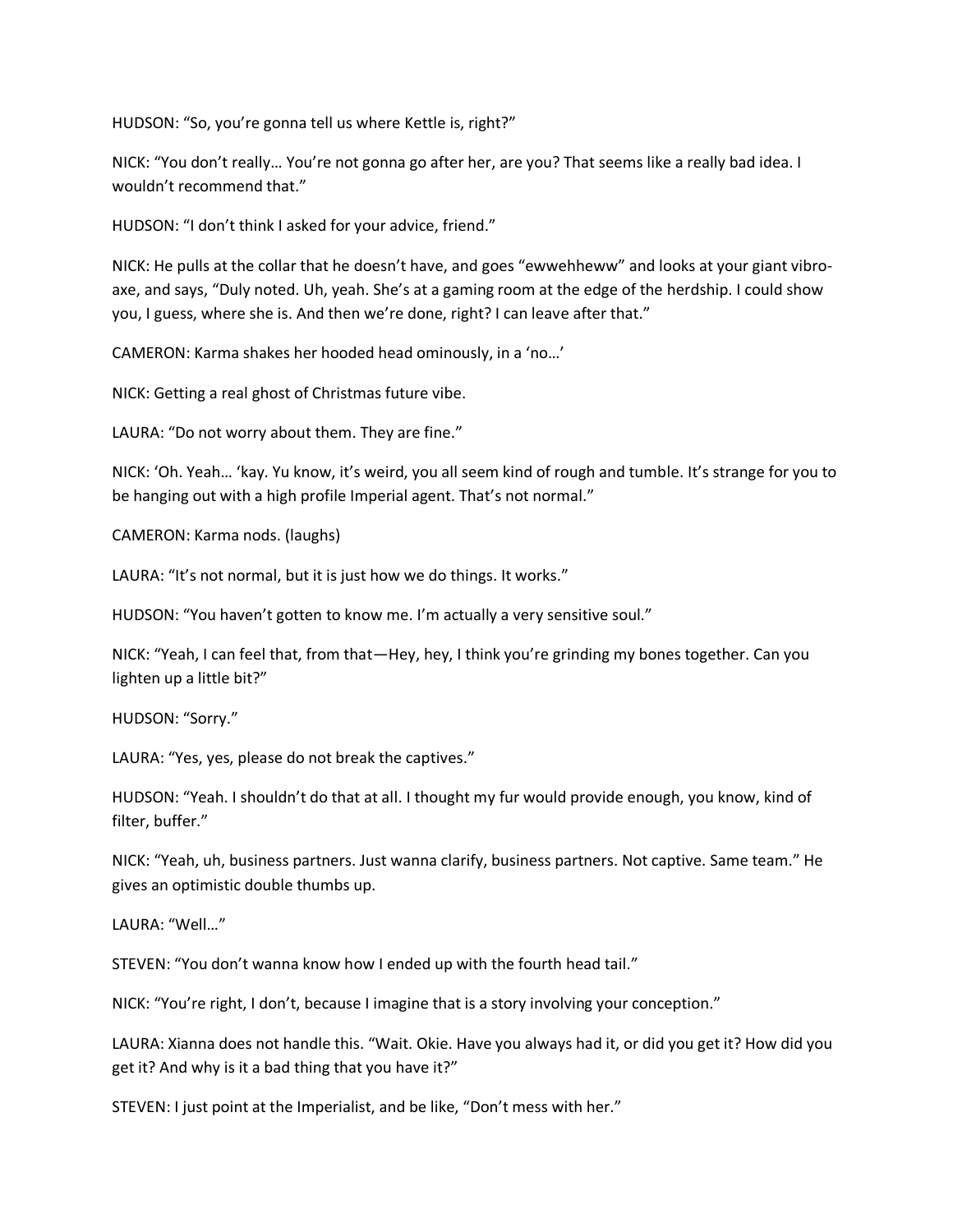LAURA: "But what—Because the head tails symbolize virility…"

STEVEN: "Yes."

LAURA: "…would it not be better to have more? Because some Twi'leks have a third one…"

STEVEN: "… Yes."

LAURA: "…and you know, they are considered sexier."

STEVEN: "… No."

LAURA: "So is it yes or no?!"

STEVEN: "Yes."

NICK: Someone's been watching a lot of Senate hearings lately. (laughter)

STEVEN: "I try to be scary sounding with threats—Emperors, Emperor, Imperial!"

NICK: There it is!

LAURA: "I still do not understand what that has to do with your head tail."

STEVEN: "I have head tails. Anyway, you're gonna show us where Queen Kettle is."

NICK: As you turn back to Felton, you can see he's been slowly sidling. Tink's arm is so long it's just been stretching out towards an alley, but he hasn't let go. He stops. "Okay. Fine. I'll show you to the gaming room. It's not that far. I guess I owe Sentinel enough that I can at least do that part of the job." And you take off through the beautiful herdship.

The floating city is very nice. It looks almost organic in its construction. It's very clean. You see not a ton of Ithorians, but all of the people you see pretty much are Ithorians. That tends to happen when there's a blockade in orbit, but there's not that many. Maybe you see a couple every block or so kind of walking around. It looks like there's not a ton of population for the size of this city. As you continue you come to a dome that looks right on the edge of the herdship. There's a low, waist-high wall that circles the edge of the city, and over that you can see the horizon, and a drop of like 8,000 feet, and then the jungle down below. You can see kind of the ebb and flow of trees but not necessarily like individual details. The dome doesn't really have any features. The top third of it is all glass sky lights. The construction looks kind of similar to the pavilion that the orca? was staying in, just more permanent, and a revolving door, because I like those, so there's one on this dome at the front. It is glass, but the glass gets opaque as it gets hit by the sunlight and starts to fade as it goes around, so you can't see into the building, but you see it getting darker and lighter as it goes around. It's very nifty.

Felton says, "Well, so that's the gaming room. It's just called the gaming room. It caters mostly to offworlders, because the Ithorians aren't really much for gambling. They're a little more placid, honestly." He looks at Tink and says, "Placid, not flaccid. Placid. It means calm, like you're not being."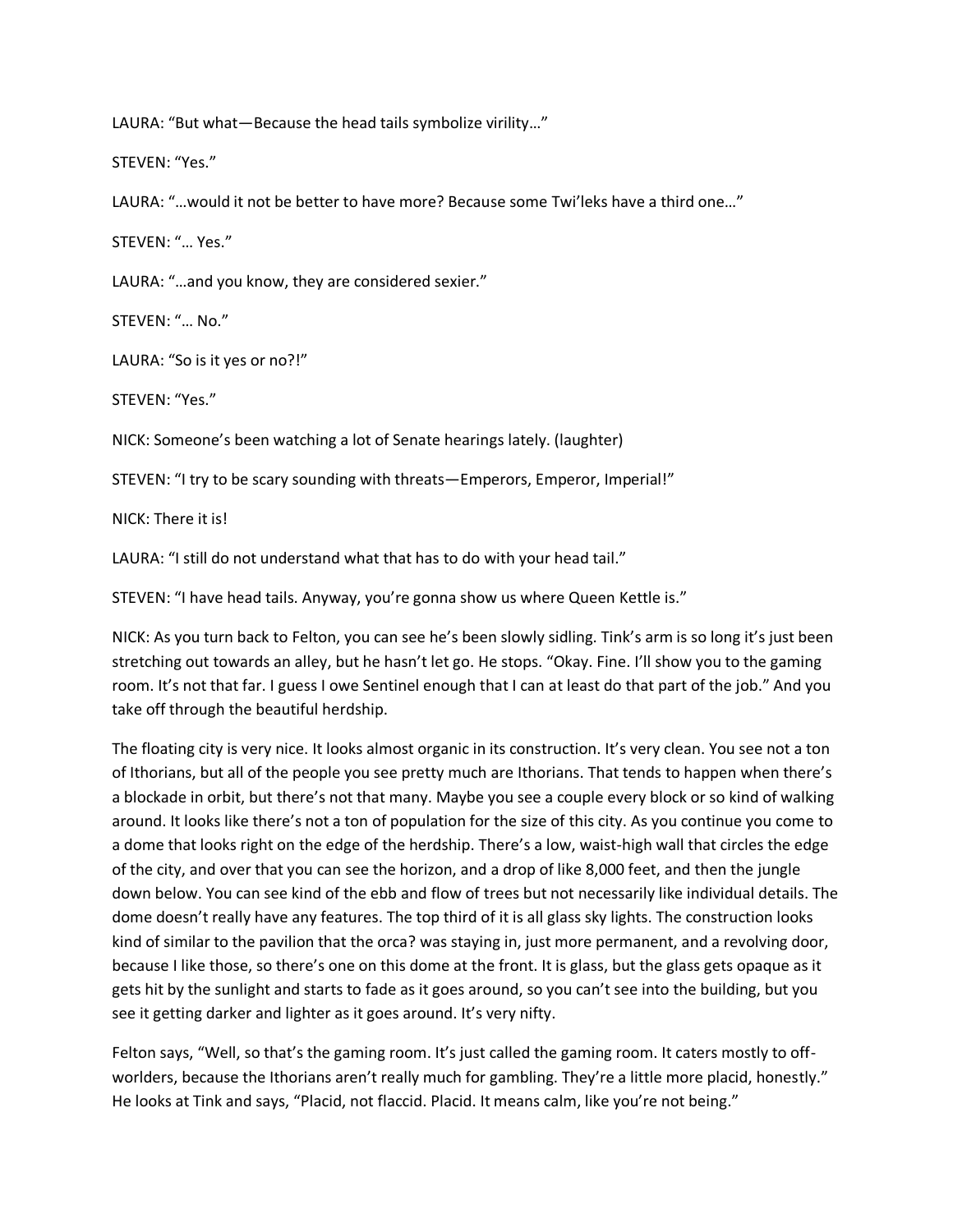HUDSON: "I know what it means."

NICK: "Right. So, anyway. The gaming room's right there, Kettle's inside. I have guided you. Have a great day."

STEVEN: "Why don't you show us in?"

NICK: "Oh, you just walk through the doors. It's not that complicated."

LAURA: "No, you should come with us."

CAMERON: The hood shakes no.

STEVEN: "I'm not familiar with these doors on my home planet. I think I need you to help."

NICK: He seems so confused that he starts walking before he does anything, and is quickly at the doors and pushes through. Inside is, imagine a ritzy kind of casino look but it's not that big, probably a couple thousand square feet, the size of a medium gymnasium. There are gaming tables around. I want everyone to provide one detail of this gaming room, this alien gambling den, starting with… whoever thinks of something first.

HUDSON: The trunk people are all playing baccarat.

NICK: (laughs) The trunk people?

HUDSON: I mean, that might be racist, I just don't remember their real alien race name.

NICK: The trunk people are playing baccarat. It's an alien—

HUDSON: They're also drunk.

NICK: The drunk trunk people are playing baccarat, but it's like space baccarat, so are there lasers involved, or…?

HUDSON: Yeah. It's high stakes in like a life or death way, which you would never think of baccarat as being normally, but they've done it.

(laughter)

NICK: Okay. The back wall, you actually see that the dome protrudes over the edge of the herdship a little bit, and the baccarat table is over there, and they seem to be standing on little trap doors as they're playing. Nothing comes from that, but those are there. That's cool. Okay, what else?

STEVEN: So, it has like a fountain, except the fountain is a drink fountain, and the drink that comes out of it is Flame Out. It's got a Flame Out fountain.

NICK: A fountain of Flame Out…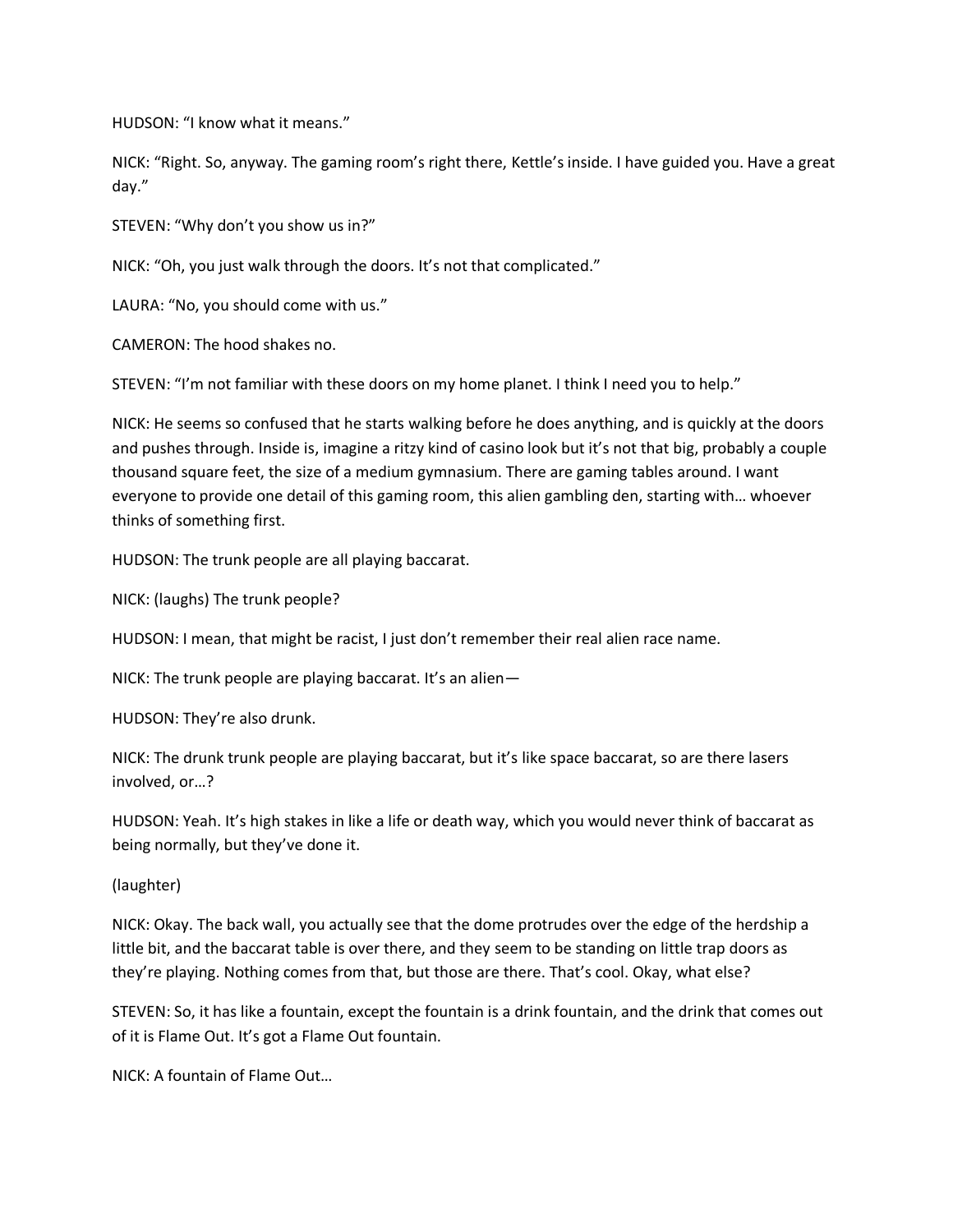STEVEN: And it kind of sparkles and buzzes in the scary way.

NICK: Yeah. That sounds about right.

STEVEN: Slightly luminescent.

NICK: Eh. Sounds less and less appetizing.

LAURA: Sounds less and less like a Flame Out.

STEVEN: It's flaming out.

NICK: It's as though you can't tell if the pipes can't handle the alcohol content or if there's a loose electric wire somewhere in the basin.

STEVEN: Right. They might be enhancing the look of the Flame Out fountain.

NICK: Yeah, and with a fountain of that particular type of drink, that means that the air has a spicy, minty smell just permeating the place. It starts nice. It gets old real fast.

LAURA: There's a large Sabacc area, and all the little Sabacc machines are like gilded gold. They're very pretty.

SEVERAL: Ooh.

CAMERON: There's a kickass chandelier that may or may not have aliens doing acrobatics on it in the center of the dome.

LAURA: It does.

CAMERON: I mean, it does.

NICK: What's the name of the little rat guy from Jabba's palace?

LAURA: Salacious B. Crumb? It's not that.

NICK: There's Salacious B. Crumbs wiggling around?

CAMERON: No. It's not those. It's not those, no. It's like the Kushibans who are just doing flips and stuff in the chandeliers.

LAURA: Oh you—Xianna's gonna get nothing done, you guys. (laughter) She's just gonna be standing in the middle like, "Oh, there's a chandelier. Look at that! Oh, look at them go!"

NICK: Okay, so yeah. The whole thing is lit very nicely.

HUDSON: And it is lit, like—

NICK: It is lit, 420.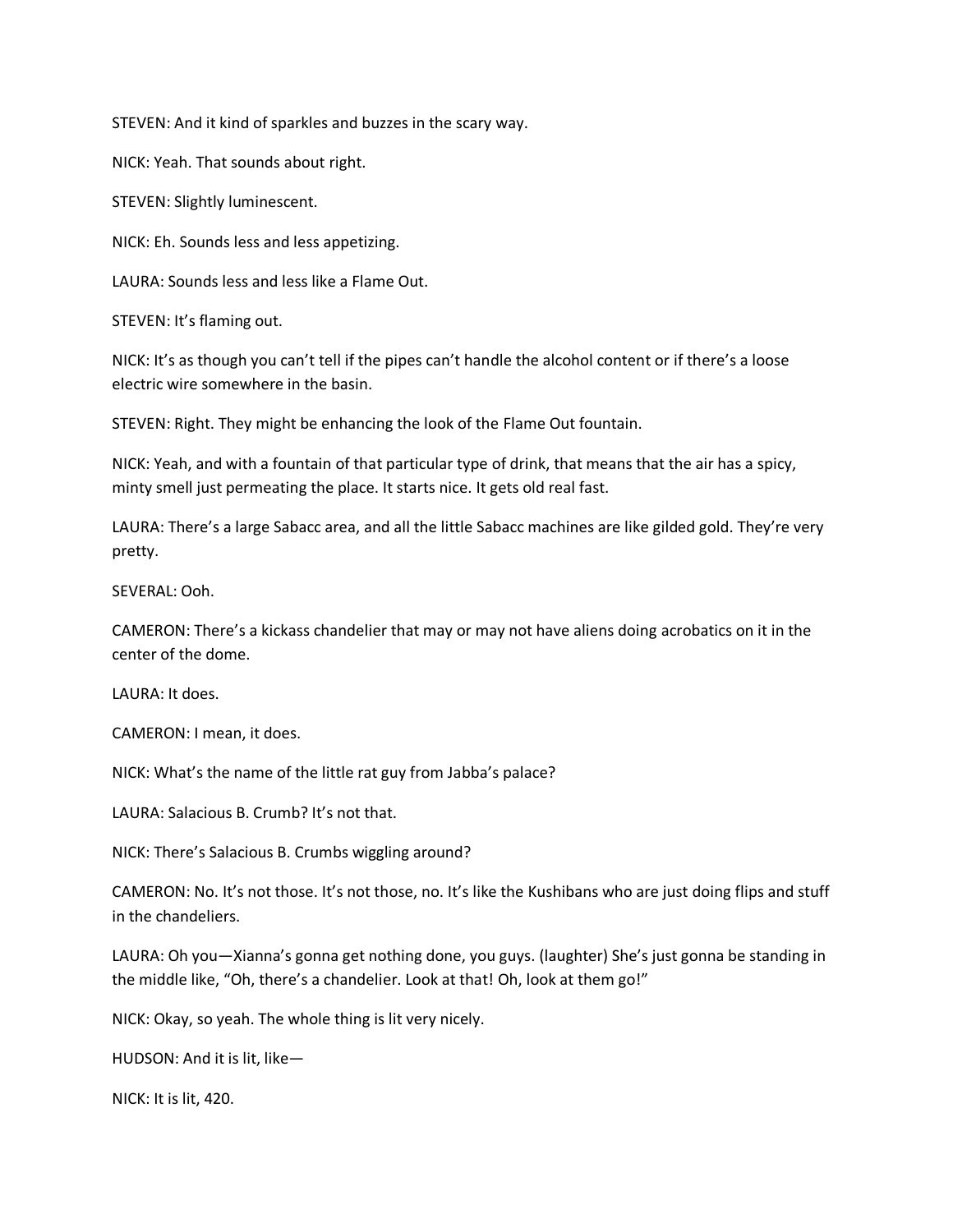#### HUDSON: Yes.

LAURA: And as we walk in, Xianna looks at everyone else and goes, "Oh, by the way, does anyone have like a gambling problem? (snorts and laughter) That we should watch out?"

#### CAMERON: A little late.

NICK: Sabos is looking a little nervous right now.

STEVEN: "Uh, no. I like—No. I like the home world just fine. Everything's fine."

LAURA: "Kay… because I kind of do. So, watch out for me." (giggling)

STEVEN: "I don't escape the home world to gamble. No, I mean, eh. We're fine."

HUDSON: "My only problem is I'm not gambling. That's my gambling problem. Just kidding, I don't have a problem at all."

NICK: Oh boy.

LAURA: "I will probably be fine. Don't worry. I'm sure I will be fine."

NICK: What thoughts are going through Karma's head as everyone admits that this is a dangerous situation for them?

CAMERON: She's just shaking her head. She's far more comfortable here than she was on Unroola Dawn, because this is the type of scenario she's used to being in when trying to track people down. She's often in bars and casinos and stuff, because that's where the type of people that she's after normally hang out. And she feels far more elegant than everyone else, and like she fits in better because of the cloak.

NICK: So, the camera pans around to the jingling sound of holo-slot machines striking jackpots. There are several Sabacc tables with golden Sabacc projectors in the middle. They definitely are projecting HD cards, because you normally see in Star Wars holograms are kind of woobly and look like their bunny antenna had been out of wack. These are all very crisp. It looks like you could almost touch them, but they disappear as people play them.

While most of the players are some assorted races, there's probably 20 or 30 people in here, all the dealers are Ithorian pretty much. So, the ones at the Sabacc tables, each table has two or three people, you know that up to seven can play but they tend to like to spread out. So, Sabacc is—For the people who don't know Star Wars… (snooty)

# LAURA: Mm-hmm… (snooty)

NICK: Sabacc is sort of a mix between Poker, Blackjack, and Yu-Gi-Oh, as far as I can tell.

LAURA: Good description, actually. That's about right.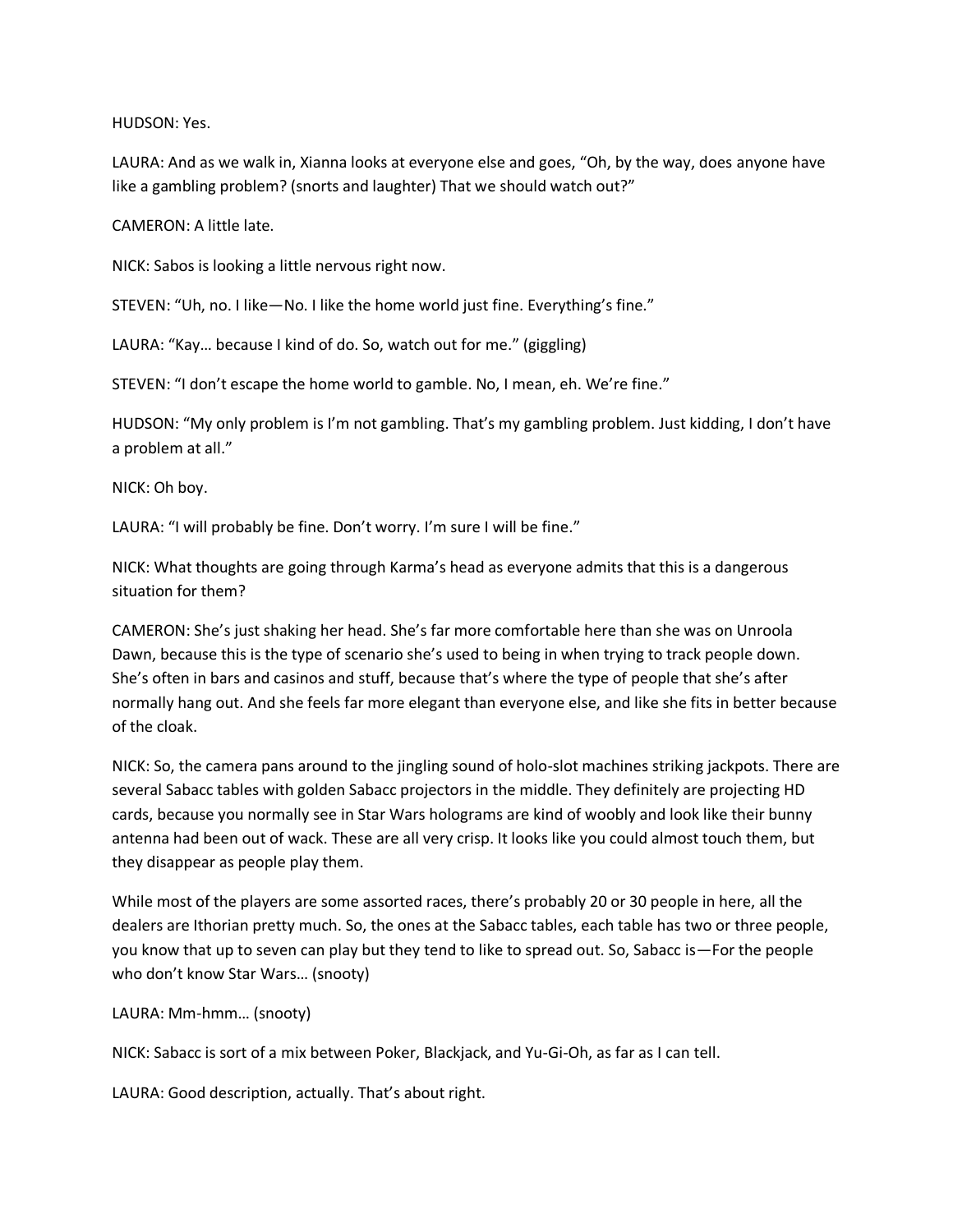## CAMERON: Yeah.

NICK: You can build your own deck. It's got some math junk in it, but it's mostly Blackjack except when it's not, and the rules change depending on which extended universe book you read, but the professional Sabacc people like to play with about three, as they think that gives them the best odds. It's sort of like when people go to Vegas and they try to count cards because they've read the book about counting cards and think that they're very good at it. It's just a rule of thumb, it doesn't actually really do that much, but that's why there's so many tables is people like to play low. You can tell that a lot of the seats don't get used that much because people also have favorite seats, and we're getting too into Sabacc. I just think it's interesting.

So, some of the Ithorian card dealers look up as you come in and look at you before dismissing. Some eyes definitely stay on Karma for a while, because she is the first Imperial that has set foot on the planet since the blockade started as far as they know, so that's real weird. You can see they have some questions.

Everyone except for Karma is feeling pretty solidly buzzed from the drinks that they had at The Gooberfish. You all had several. Felton Mox stands in front of you. He kind of shakes Tink's hand off his shoulder and gestures grandly to everyone. His fur ripples with the motion. He says, "So, this is it, I brought you in. That's great, right? I'll, uh, see you later," and he turns to try and leave again.

LAURA: Xianna was like looking up in the chandelier and is like, "Oh, yes, we are doing something. No, you cannot go yet. No."

CAMERON: Karma walks over to Felton and links her arm through his.

NICK: He shudders a little, and then he gets like a look on his face as you're standing there arm in arm. "This… is a weird feeling of space deja vu right now, standing arm in arm with you. Have we met before?"

LAURA: "So anyways… (laughter) Um, yes. Uh, Kettle? That is who we are--?"

NICK: As you bring that up, you can see that there's a separate Sabacc table in a roped in area kind of towards the far back. It's on part of the transparasteel floor that overhangs the jungle, and it has a little Chadra-fan dealer running the table. For those of you who don't know, a Chadra-fan is a little bat person that's like three feet tall, and doesn't have wings, and is super cute. You can see it in New Hope. It's the one that gets its drink from the bar with two hands and makes a cute little squeaky noise.

He's wearing a green vest with a leaf pattern on it, and has one of those little green visor dealer hats on. He looks kind of torn as he deals out the cards. So, he's setting out one set of cards for a human that is sweating profusely. His dark hair is matted down to his face and he's gripping each card like it's the only thing in the galaxy. The other set of cards goes to a strange insectile-looking creature with their back to you. They're covered in scars and their wings are tattered. If you make a Xenology check you might know what this thing is. Except for Sabos, Sabos recognizes this thing.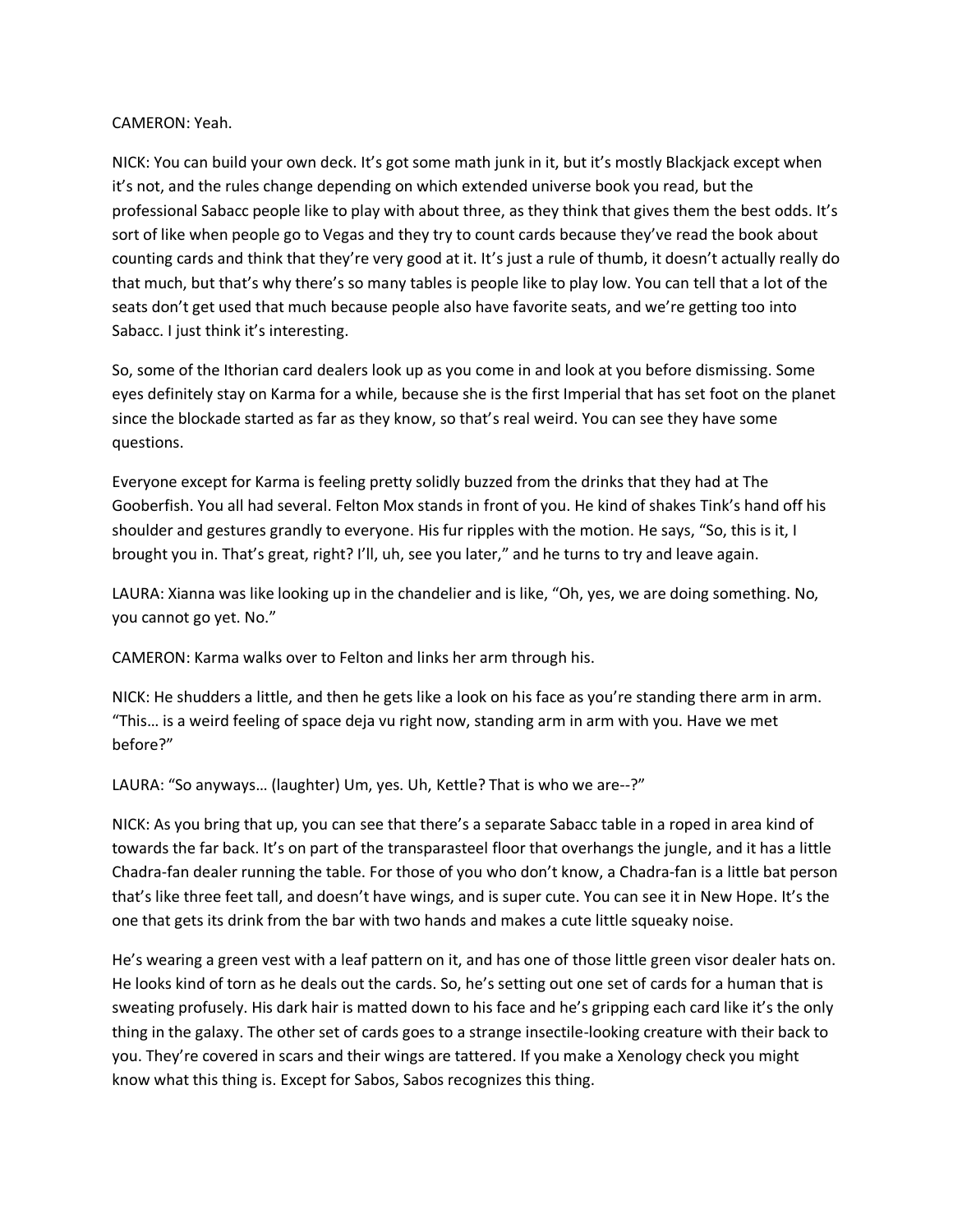CAMERON: What's the difficulty on the Xenology check?

NICK: Hard.

HUDSON: I'll let you guys handle this one.

CAMERON: Sure. It could happen.

LAURA: I mean, I'll roll.

NICK: Also, while they're rolling, you may notice that some of our dice noises changed. We got cool little dice cups because our dice pools were getting too big, so thanks Kickstarter.

LAURA: I got a failure.

CAMERON: Yeah, so Karma got two failures and two advantages.

NICK: Okay. Is there something you would like to spend the advantages on?

LAURA: Wait, Hudson, why don't you make Xenology rolls? You have a four in Intellect.

CAMERON: You're smart!

HUDSON: Oh! You're right.

LAURA: You do way better. I only have a two.

CAMERON: I have a two! You're way smarter than us.

HUDSON: And I get to use this new fun cup.

LAURA: Xianna's cunning, but she's not smart.

HUDSON: What's that, two advantages?

STEVEN: Absolutely nothing.

HUDSON: Oh.

NICK: Complete wash! Okay. None of you recognize what this particular species would be, but you do notice that Felton is staring pretty pointedly at that table, like that's where you guys need to go. Sabos, you recognize that as Kettle most likely. You don't see Geonosians every day, but that's definitely one of them, and those are pretty rare.

STEVEN: I didn't see her from the back, though.

NICK: No, but it's like—

STEVEN: Yeah.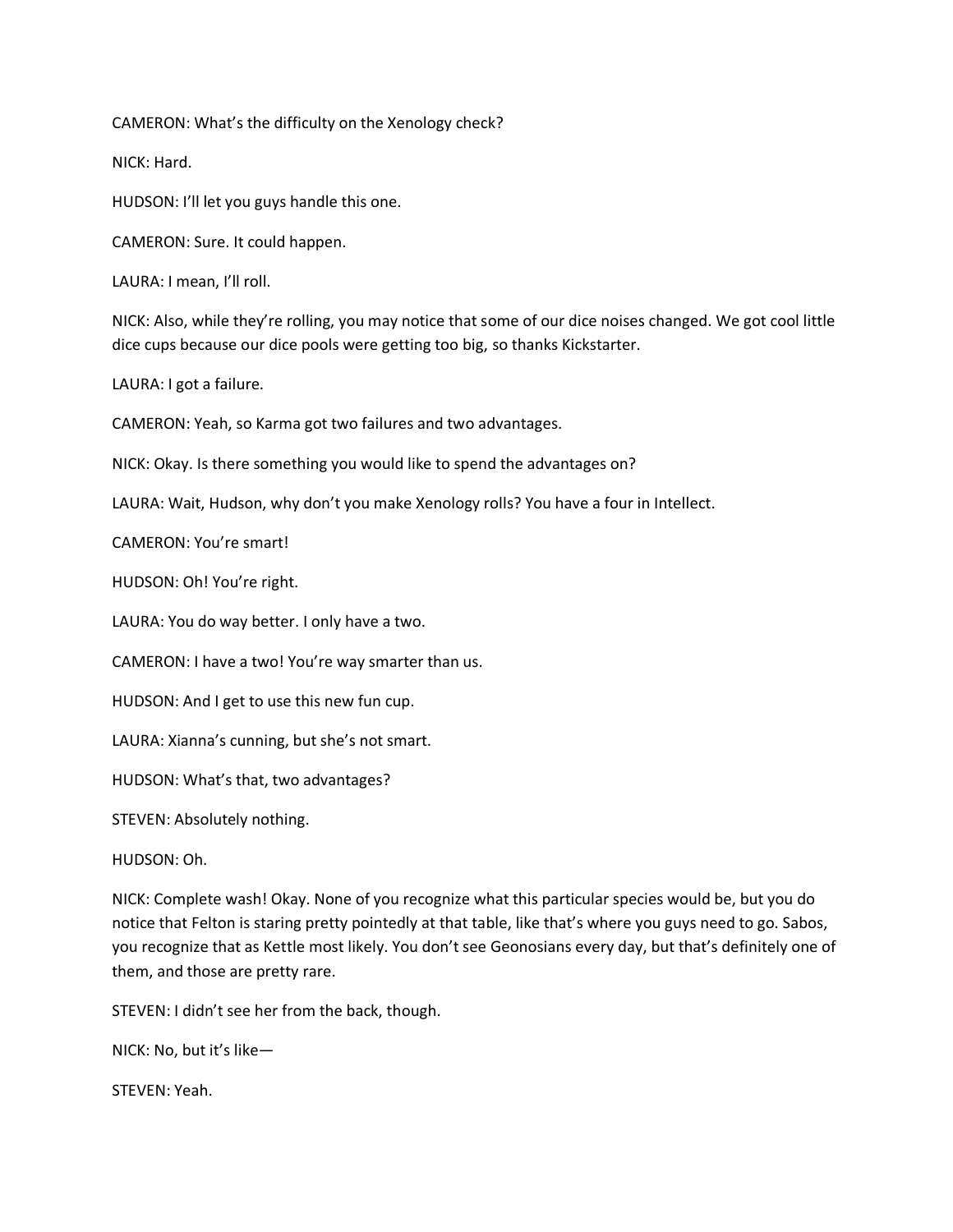NICK: So, it's a large, brown insectile creature. There's not so many of those out there. What do you guys wanna do?

LAURA: "Okie, Tink, give me your credits."

HUDSON: "Your—My what?"

LAURA: "Your credits! You know, your money."

HUDSON: "Oh, credits. Oh, uh, wait all of it?"

LAURA: "Most of them."

HUDSON: "Why?"

LAURA: "So I can go to the table."

STEVEN: While they're doing that, I just walk up to the table and say, "Hi Queen."

(laughter)

LAURA: "Oh, never mind. It appears Sabos knows her."

HUDSON: "Wait, don't you have cred—Never mind."

LAURA: "I have some, but I need more for the gambling. I do not know what the buy in is." (laughing)

NICK: So we get this nice top-down shot of the Sabacc table and Kettle playing cards, and it angles over to Sabos who walks up and greets her, and in the background we see Xianna and Tink talking about credits and elbowing each other, and then they just stop and turn to look at the scene.

As you say 'hi Queen,' the Geonosian tosses down her cards and says, "Well, Mr. Alto, it looks like we'll be in touch," and he hangs his head and stands up from the table before walking away. The human looks very distraught and runs his hands through his hair. Whenever the Chadra-fan dealer looks at Kettle he smiles real big and looks really excited, but then he'll look back at the human who's slowly walking away and look like someone just stole his vest and looks very sad, and he kind of alternates back between being happy for Kettle and sad for the human.

So, Kettle sets her cards down and cracks her neck, which makes a really hollow popping noise. She looks up at you. "Ah, Councilman Sako. What a pleasant surprise."

STEVEN: "Yes, it's been… ages, it seems."

NICK: "Yeah, it's been about… three days, I think, at this point."

STEVEN: "A lot happens in three days as you might know."

NICK: "Really? You'll have to tell me about that sometime."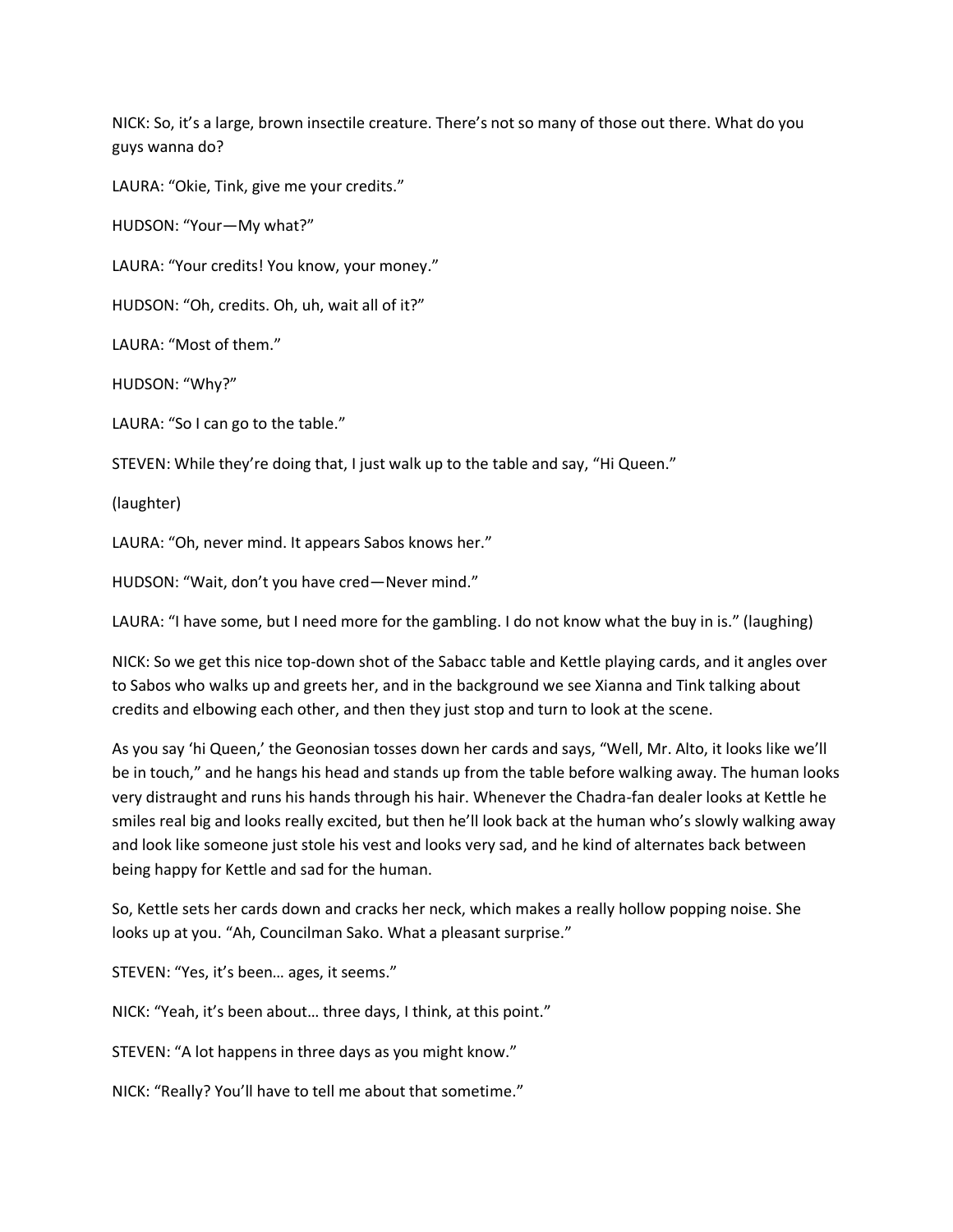STEVEN: "Absolutely. So, you got through the blockade too, huh?"

NICK: "Oh, blockades are really more of a formality for someone like me."

STEVEN: "(chuckles) I understand."

NICK: "It turns out they are until you get down on the planet when they take it real seriously. Sometimes you get, well, inconvenienced."

STEVEN: "I couldn't imagine."

NICK: "Yeah. It's actually convenient that you're here. Maybe with your political clout, Councilman Sako…"

STEVEN: "That's exactly how I got through the blockade."

NICK: "Yeah, well, maybe you can help me get out of this particular situation."

STEVEN: "I actually think we're looking to have you help us get out of this situation as well, so this seems like a very mutualistic situation."

NICK: "How fortuitous. You'll have to introduce me to your friends." She looks around to the rest of the group.

STEVEN: "Yes. Absolutely."

LAURA: "Hello~!" Xianna waves at her.

CAMERON: Karma and Felton have floated over.

NICK: She nods to you regally.

HUDSON: I scrunch up and look suspicious.

CAMERON: Scrunch up what?

HUDSON: Body-wise.

CAMERON: Like, just your whole body? You just like shrink?

LAURA: Like your little face?

HUDSON: Like a slight tense up.

NICK: Kettle nods to you all, and sees Felton, and goes, "Felton, what are you trying to do bringing muscle on me? You lost fair and square, and it's time for you to go do your part of the bargain," and she looks very disinterested in him.

He says, "Well, look, hey—"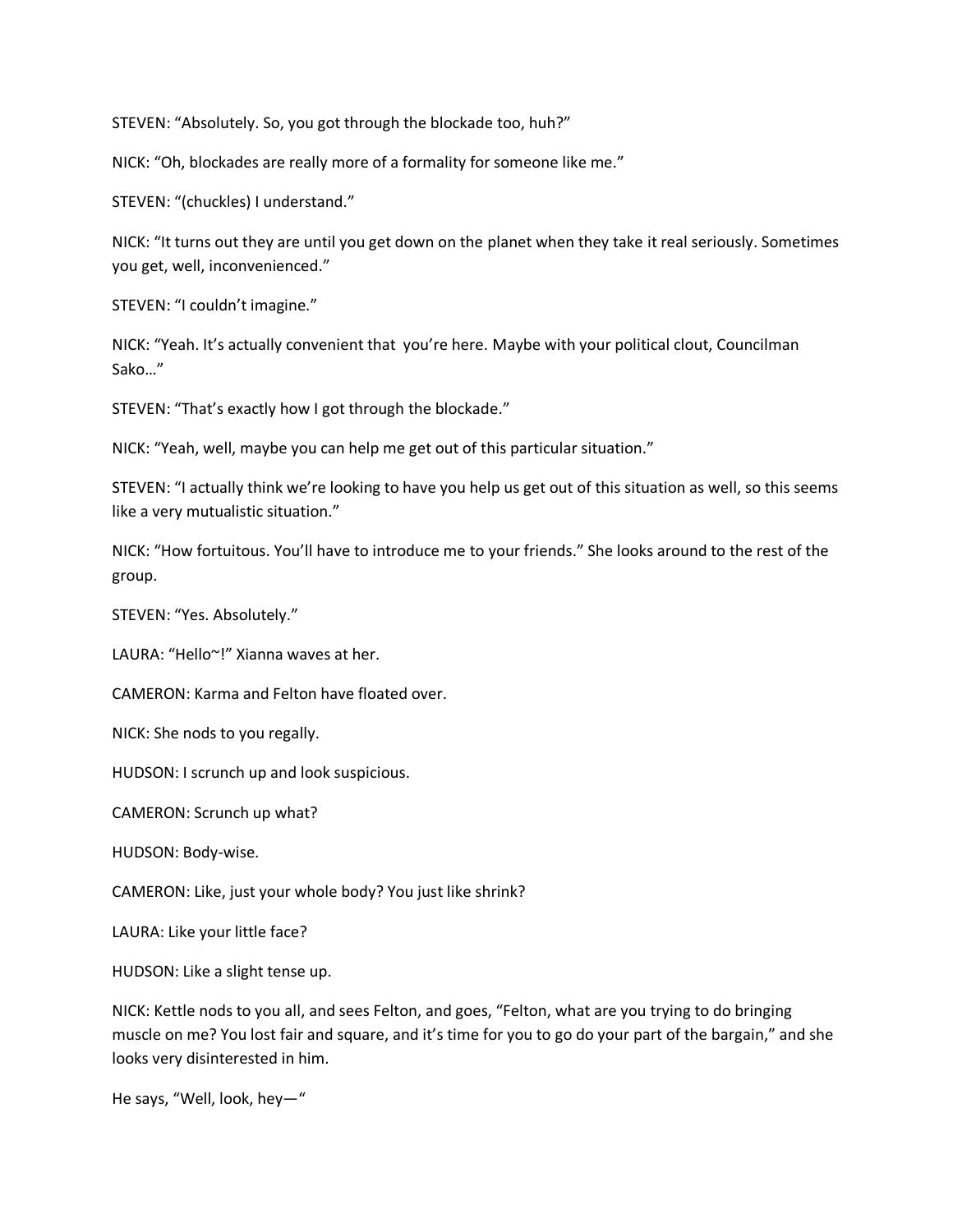STEVEN: "Oh, he's not here for muscle. He's actually a very lovable creature."

NICK: "Oh, well—"

STEVEN: I say pointing at Tink.

NICK: "Oh—Uh, yeah. I thought you were talking about me. That would've been…"

STEVEN: "Oh, no."

NICK: "No. Obviously not, right? Uh, no, Kettle, I'm just here to introduce my new friends, uh, business associates. Really just some people I met in a bar. We're not really associates… You're right, I should probably go work on that thing—"

STEVEN: "Nope!"

NICK: "—that you told me to do…"

CAMERON: Karma does not let go of his arm.

NICK: "…but I can't seem to be rid of them." He smiles real big. "So, yeah. I guess we could play some cards, maybe, or go to a business room, or do something…" and Kettle just waits to see what you guys have to say.

STEVEN: Is there a VIP room available? Like, you know, big bets, away from listening crowds.

NICK: The Chadra-fan perks up and starts to look eagerly between you all, and Kettle says, "Well, this is basically the big bet area right here. You can tell from the velvet rope and the nice floor windows, but we don't have those crazy trap doors."

STEVEN: "I'm okay with that."

NICK: The camera snaps over real quick to the baccarat table You see an Aqualish which is like a big walrus person go (roars) and then there's a red buzzer noise, and the floor jiggles a little, and they all look real nervous but it doesn't give away, and then the camera snaps back to you.

(giggling)

LAURA: "Oh no…"

STEVEN: "Cool."

NICK: "Yeah. The designers of this game room really like the idea of high stakes, meaning more than just bigger numbers, but the Ithorians aren't real big on raining gamblers down upon their sacred jungle, so it's pretty rare. We have that mostly turned off."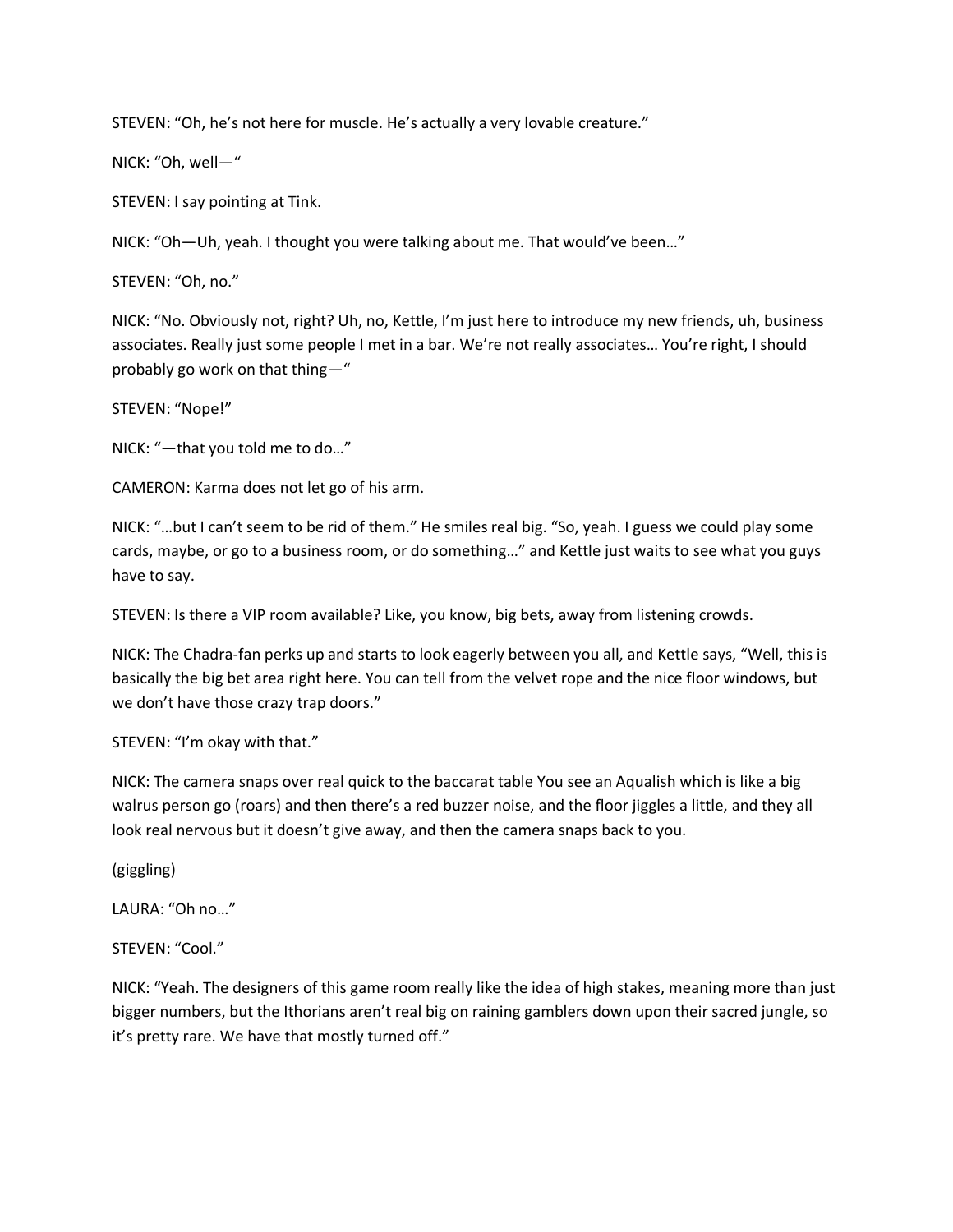STEVEN: Well, uh, I invite my acquaintances to have a seat, and it feels kind of weird inviting the Imperial to have a seat because I would think the Imperial would invite us to have a seat, but I invite everyone to have a seat at the table with Kettle.

LAURA: Xianna sits pretty quickly.

NICK: Cool, so you all sit at the table. The Chadra-fan eagerly starts dealing out cards. Let's say it's 100 credits to get in on this.

STEVEN: (deep inhale) "Give me a sec…"

LAURA: (laughs) Sabos.

STEVEN: "Okay. I can play a game or two."

NICK: So, it's like 100 credits for playing through the scene, it's not gonna be per hand.

STEVEN: Oh. I can play that.

CAMERON: Karma can't.

NICK: Ouch. Are you gonna try to get credits from someone else to play with?

CAMERON: No, Karma's just not playing.

NICK: Okay. You're just gonna stand in the background?

CAMERON: Holding onto Felton. We're just standing ominously to the side of the table.

HUDSON: I'll play.

LAURA: Yeah, Xianna puts in credits.

NICK: Okay. You toss the credits in. A little mini mouse bot, probably like three or four inches long with what looks like a snow plow on the end, comes out and scoops your credits off into a slot and goes away, so it makes the little meepy droid noises, and then digital—except it's Star Wars—so like analog displays pop up with your credit count, and the Chadra-fan starts to deal out cards.

Kettle says, "Oh, so your Imperial friend…" If she had eyebrows she'd be wiggling them. "You Imperial friend won't be playing, and I know Felton can't afford to play, but this is a friendly game. What brings you to my end of the herdship?" And you start playing cards.

STEVEN: I look at Xianna.

LAURA: I looked at Sabos, in this face of like, well he knows her, so… Also, I kind of forgot what we were doing. (laughter) Did you see the chandelier in here?!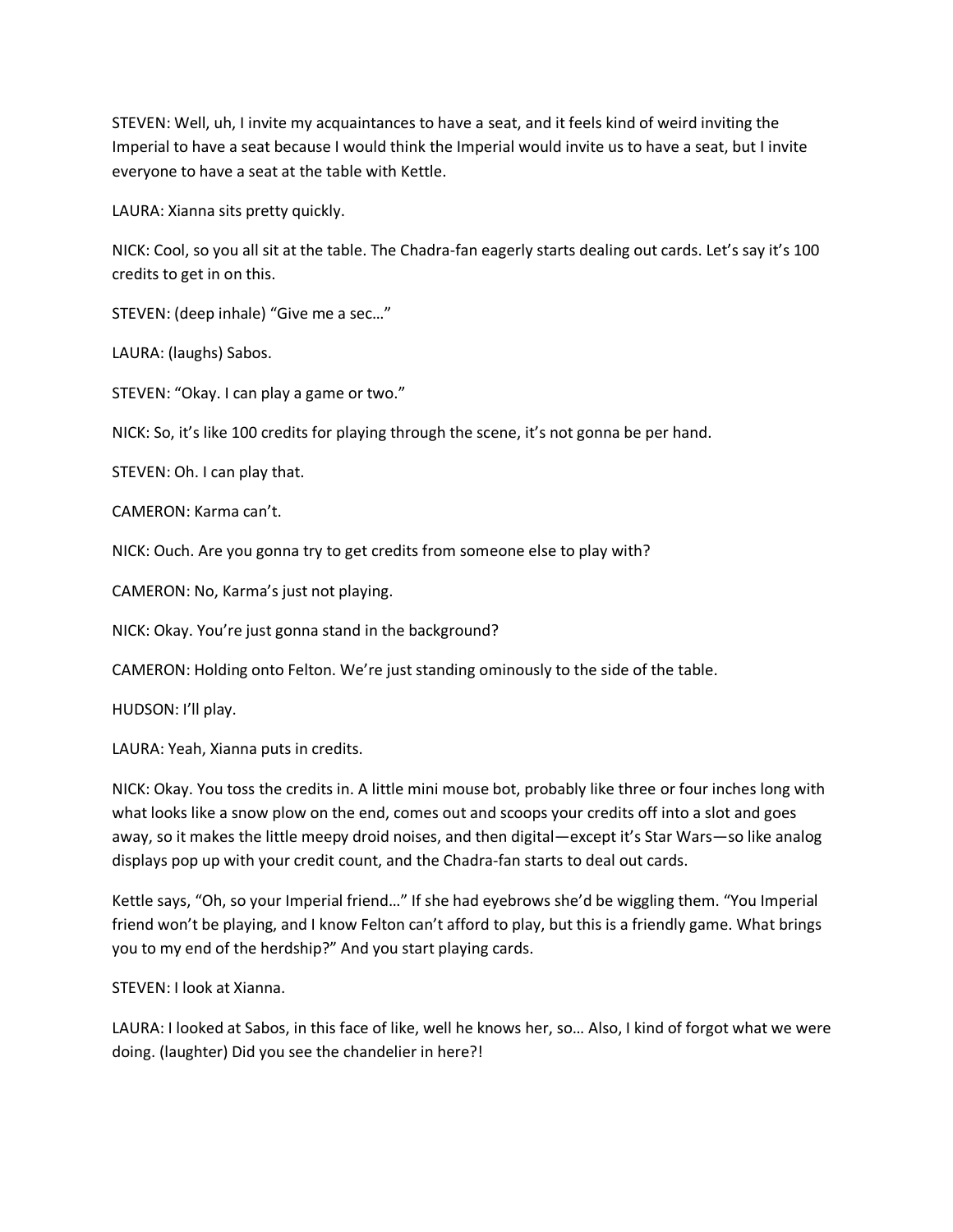STEVEN: I excuse myself for a second to go get some Flame Out, and I come back. "As you might know—  $\mathbf{v}$ 

NICK: Wait, wait, wait. You can't describe something fun like that and then just move on.

STEVEN: (chuckles)

NICK: As you run over to the fountain the smell gets stronger.

STEVEN: It does.

NICK: Your eyes start to water a little bit.

STEVEN: It reminds me of home.

NICK: A green Twi'lek, she's not very tall, she's even a little shorter than Xianna, because Xianna's what, 5'6"?, 5'?

LAURA: I am 1.71 meters.

NICK: What does that mean in English?

LAURA & CAMERON: 5'6".

NICK: Okay. So, she's shorter than Xianna. She's probably about 5' flat. She's green, and she's got a waitress outfit on, and she grabs a copper mug and scoops some out and takes a cloth to wipe the edge so that it's dry. She tells you, "The high rollers don't pay for drinks," and she hands one to you.

STEVEN: "Oh. Thank you very kindly."

NICK: So, you have your booze.

STEVEN: I do.

NICK: You head back to the--?

HUDSON: "Hey! Can you get me a--?"

STEVEN: "Flame Out?! Absolutely!" I get my Flame Out and just bring it to him, then I go back and ask if they have a bigger glass.

NICK: The Twi'lek cocks a tattooed eyebrow at you, because fun Star Wars fact: Twi'leks don't have eyebrows but the females often tattoo them on to make people not freaked out about not having eyebrows, and gets two mugs and does the routine of scooping it out and shrugs.

STEVEN: I apologize and point at Tink, and then I think she understands. He is large.

NICK: She doesn't really seem all that engaged.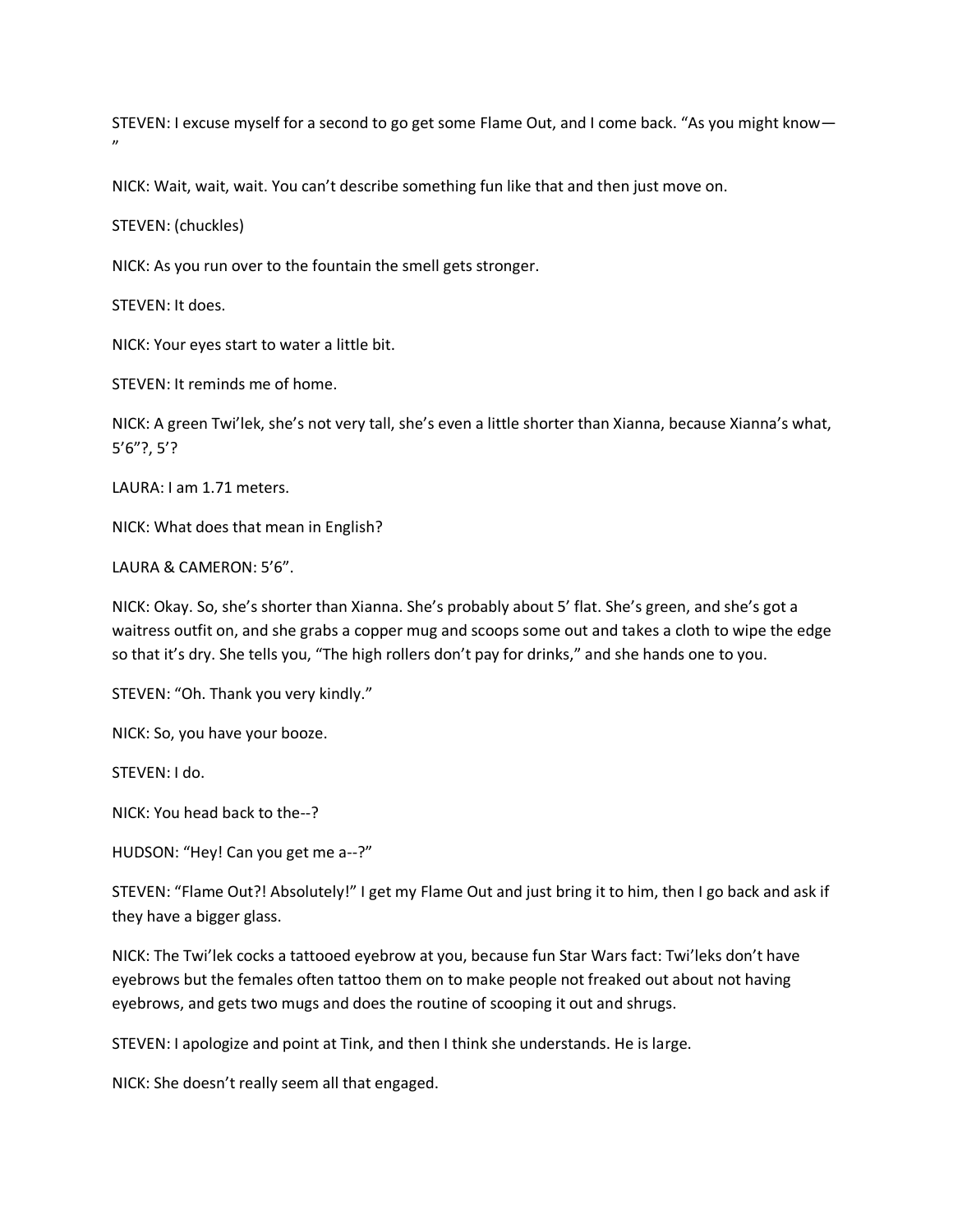STEVEN: Perfect.

NICK: Professionally polite is how I would describe her.

STEVEN: I take both mugs and keep them to myself as I sit down.

NICK: (laughs) Okay.

HUDSON: Where's my drink?

STEVEN: I gave you the original one.

NICK: He gave you the first one.

HUDSON: Oh, sorry.

STEVEN: I just got more of it.

CAMERON: (laughs)

NICK: Xianna, after watching this whole thing, you see her kind of put her hands on her hips and cock her head to the side in mild annoyance at the whole exchange, but she doesn't do anything.

LAURA: No.

NICK: So, Kettle's been holding cards this entire time. "So, are we playing or what?"

STEVEN: "Yes. I apologize, Queen. I play better with drinks."

NICK: Alright. I want a gambling roll out of y'all.

CAMERON: Is that Skulduggery?

NICK: Yeah, I'd take Skullduggery.

STEVEN: Oh will you?

LAURA: Can do.

STEVEN: Will you take… yeah, well… Streetwise?

NICK & LAURA: No.

STEVEN: Uh… Negotiation?

NICK: No.

STEVEN: Cool.

NICK: No.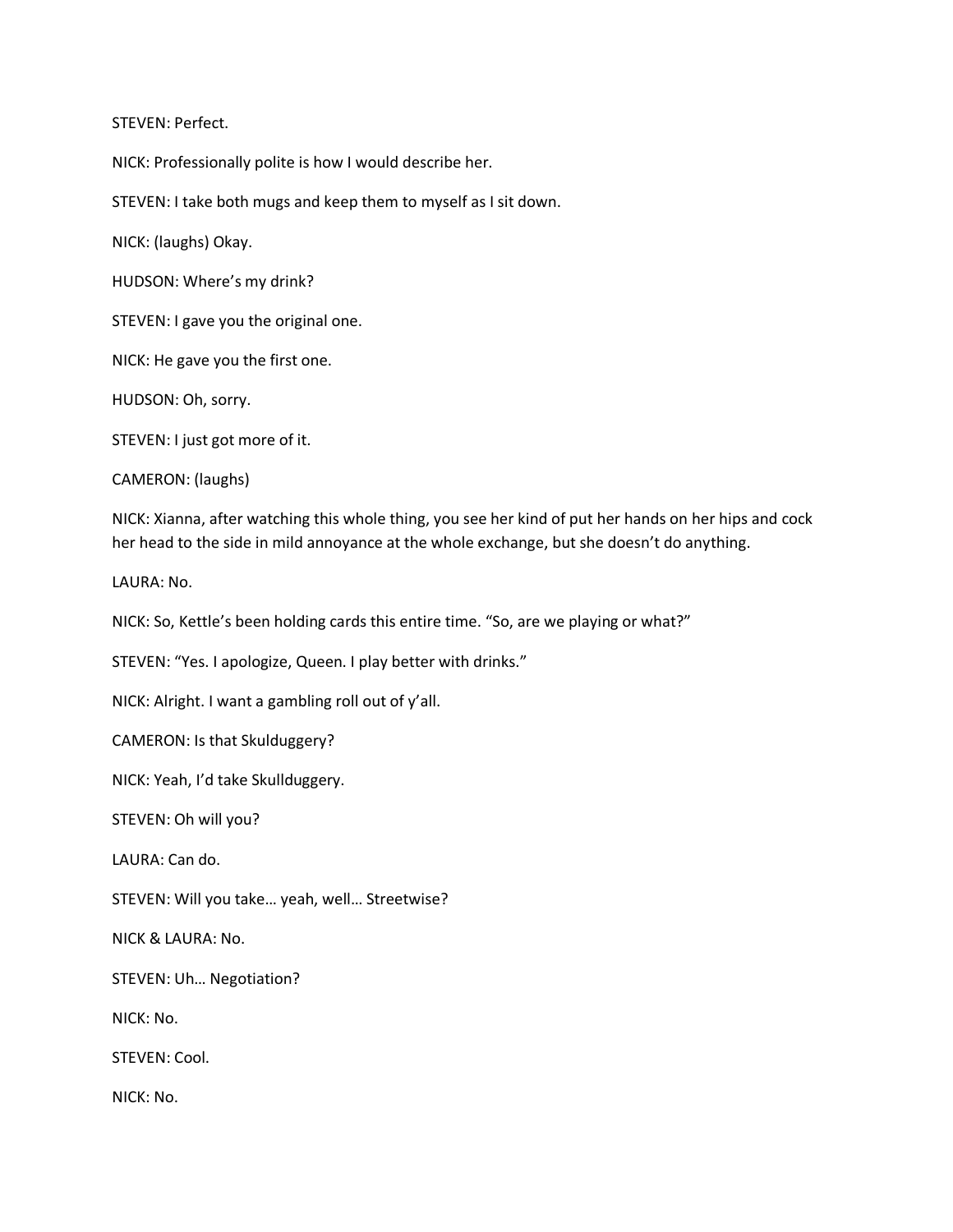STEVEN: Okay then.

(giggling)

CAMERON: Astrogation!

STEVEN: How about Astrogation? (laughs) So, just Skullduggery, huh? Okay.

HUDSON: What's the difficulty?

NICK: Let's do average.

LAURA: Sure.

HUDSON: Might I go first?

NICK: Yeah, go ahead.

HUDSON: Two successes and a threat.

STEVEN: I got a success, without Skulduggery. Hell yes.

LAURA: Ohhh!

HUDSON: Oh snap.

CAMERON: Oh shit!

LAURA: Ohhh snap! Okay, so it's two triumphs that are not cancelled by anything, plus two more successes… Yes.

NICK: Two triumphs and two more successes?

CAMERON: Yes, so four successes total, and then also two triumphs.

NICK: Oh boy. Okay, and then if someone could roll me a hard check against just three greens, please.

CAMERON: A success.

STEVEN: Fall prone.

CAMERON: … No, they cancel.

STEVEN: Oh. I didn't see that bottom one. Okay, yeah.

LAURA: Mm, fall out of the chair!

CAMERON: It was three threats, but it is also three advantages, so it's just one success.

NICK: Okay. Thank you.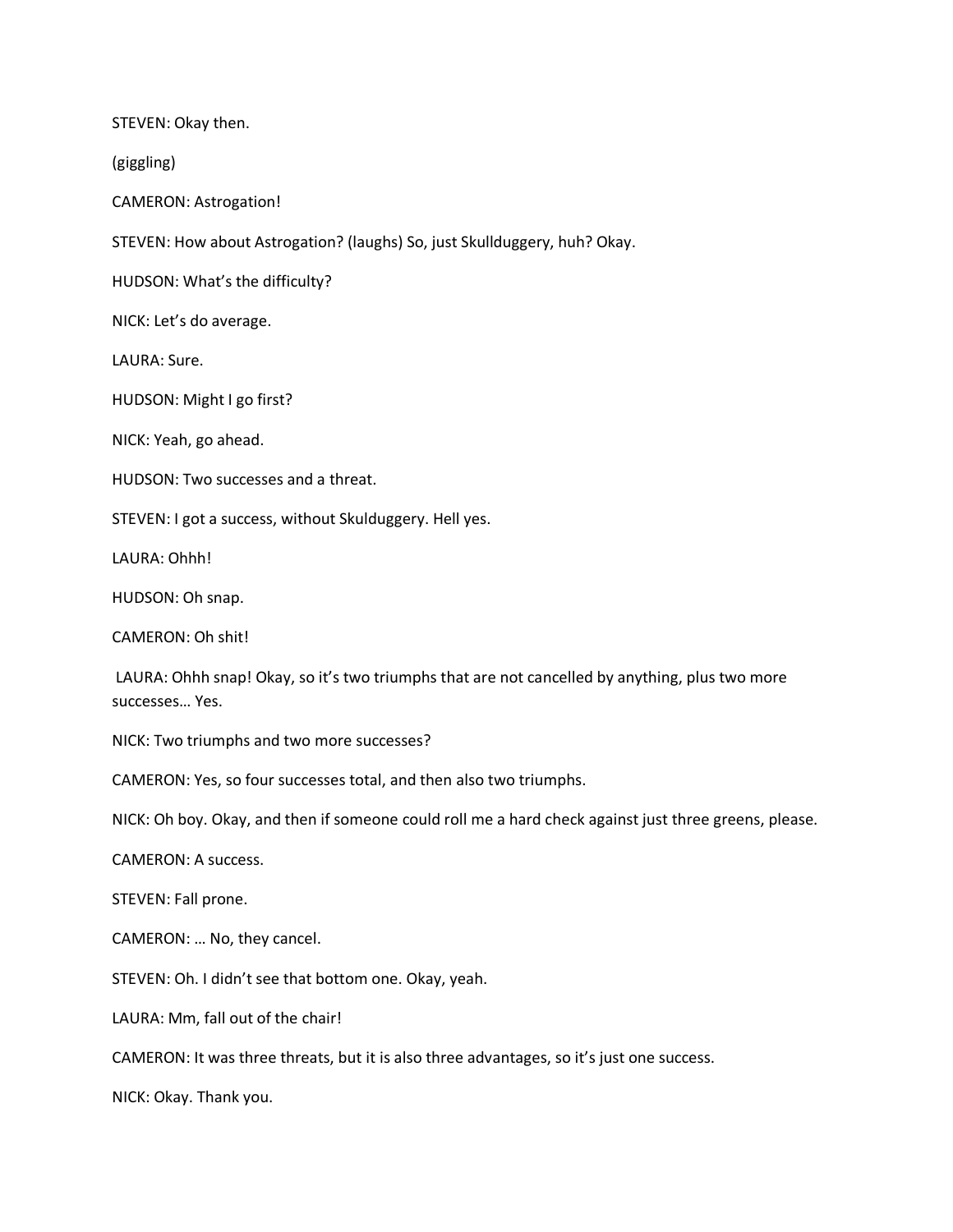#### CAMERON: You're welcome.

HUDSON: I start to get a little nervous because my hand was bad, so I drink my drink pretty fast.

NICK: Okay. You start pounding away on this drink. You guys have made some small talk, and after the first few hands Xianna makes an extremely aggressive bet and you all go for it, and Kettle has a very contemplative look on her face, and then she goes in on it too, and she just mops the floor with you. You have a Purple Conundrum, one of the best hands in Sabacc as far as anyone knows.

LAURA: Well, I build up a fake tell. I assume that's what I do, is I probably hustle a little bit and I do a few hands where like, oh I twitched my eye a little bit so it makes it seem like when I do the high bet that I'm bluffing, and then I'm not.

NICK: Nice. Kettle nods with respect to you as your counter goes way up and everyone else's goes down. Nobody's out, but there is a definite disparity. That could be one of the triumphs. Is there something as far as outside the game you would like your other triumph to do for you?

CAMERON: (gasps) I have a thing that I was wanting to do…

# LAURA: (whispered) What?

CAMERON: Okay. I was trying to figure out if I would do a Skulduggery or Stealth check to try and get my binders on Felton, because I have the ones that are individual bracelets and then I can do something to magnetize them and they go together, so I have one of his arms, but he's very into the game now and doesn't notice me do it.

NICK: Sure. Yeah. Are you binding him to you or just his hands together?

CAMERON: No. I'm just—He's getting a bracelet that he can't remove on both wrists.

NICK: Is that how you would like to spend your triumph, or do you want her to roll for it and you want yours for something else?

LAURA: No, so, we'll do that, and what I want to happen is I can see her starting to get like the prep ready. I can see her surreptitiously pulling a binder down, and so then what I do is, I think I'm probably sitting next to Tink, and I spill his drink and make a big scene over it. "Oh no, Tink, I spilled your drink! … Oh, haha, that rhymed."

# CAMERON: (laughs)

HUDSON: "I was gonna get another anyway."

LAURA: "Oh no! We will get you a new one." And I try to flag down the Twi'lek waitress from before.

STEVEN: I slide one of mine over.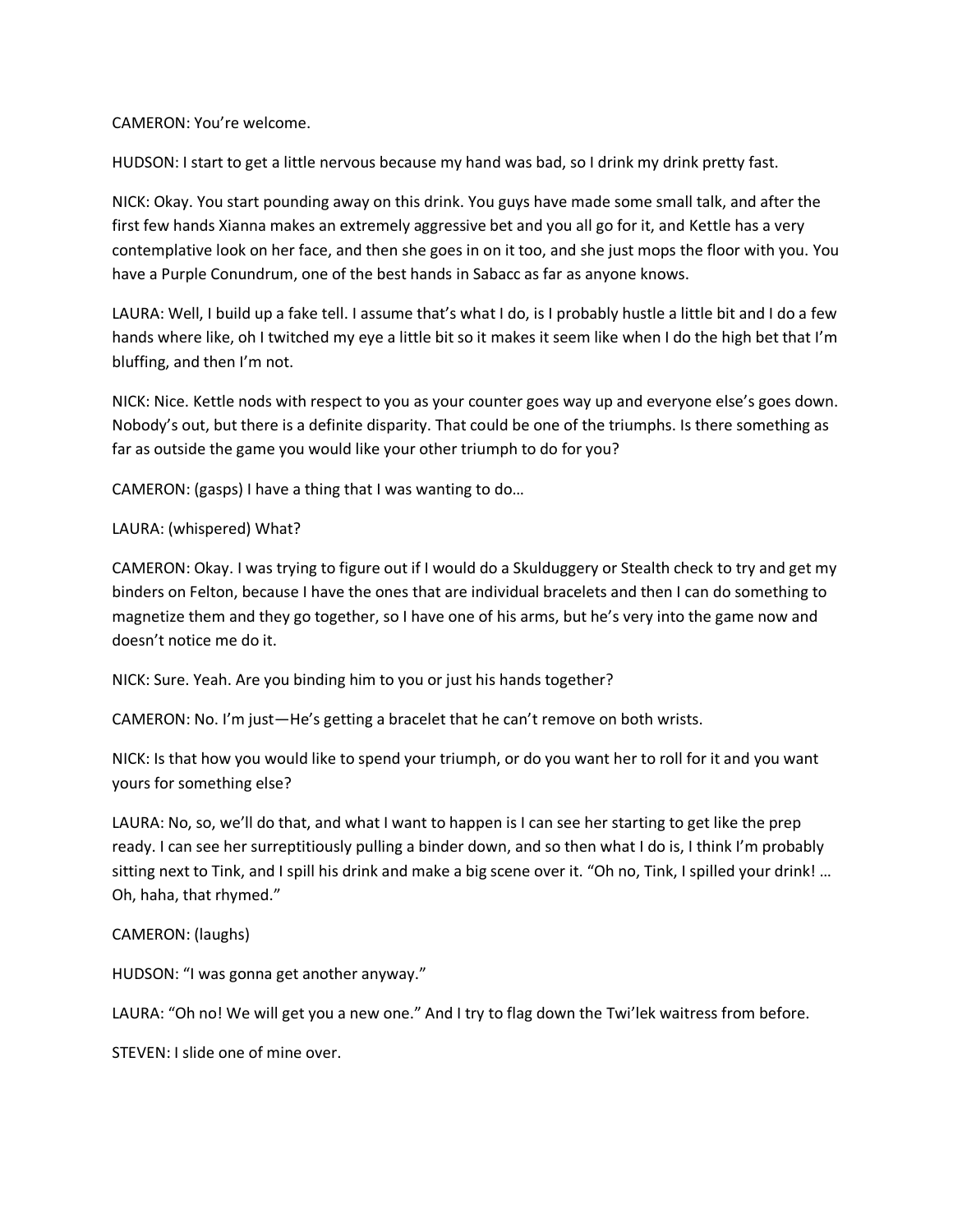LAURA: "No, we do not want Your drink. We want a New drink. I want that Twi'lek waitress. Hello~! We need some new drinks, and maybe a towel of some sort, or maybe a cleanup droid. Please?"

HUDSON: "Oh hey, hey, could you get me a Green Extermination?"

LAURA: "I do not know what that is. Also, you are all wet with the drink."

HUDSON: "Things always dry on me."

CAMERON: (laughs) Ew.

LAURA: I'm still flagging the waitress down.

NICK: Yeah. The waitress pointedly doesn't make eye contact with Sabos. She flounces over. She's got, I'm picturing like the beer maiden German waitress outfit on her, but space, so like a sticky-outie skirt, a very cleavagey top with straps that go aside the shoulders, and she comes over and leans down towards you and says, "What can I help you with?"

LAURA: "Hi. Well, first off, there was a drink that got spilled."

NICK: "Oh yeah, I see that."

LAURA: "Yes."

NICK: "You know, it always seems to happen to whoever loses the hardest. Isn't that interesting?" She titters away behind her hand.

LAURA: "Yes."

HUDSON: "This whole thing's a scam."

LAURA: "No it is not. I just beat you."

HUDSON: (growls)

LAURA: "He would like… He called it a Green Extermination. I do not even know if that is a real drink, but he wants one."

NICK: "I think we can make that happen. Would you like anything?"

LAURA: "Yes. I would like a Starship Juice, please."

NICK: "Starship Juice? Oh, that's one of the specials of the house," and she flounces away. If this was animated there would be little boingy noises as she goes. She's much happier talking to you than she was to the others.

LAURA: Because I smile, and say thank you.

NICK: Yeah, and as she walks away she winks conspiratorially at you.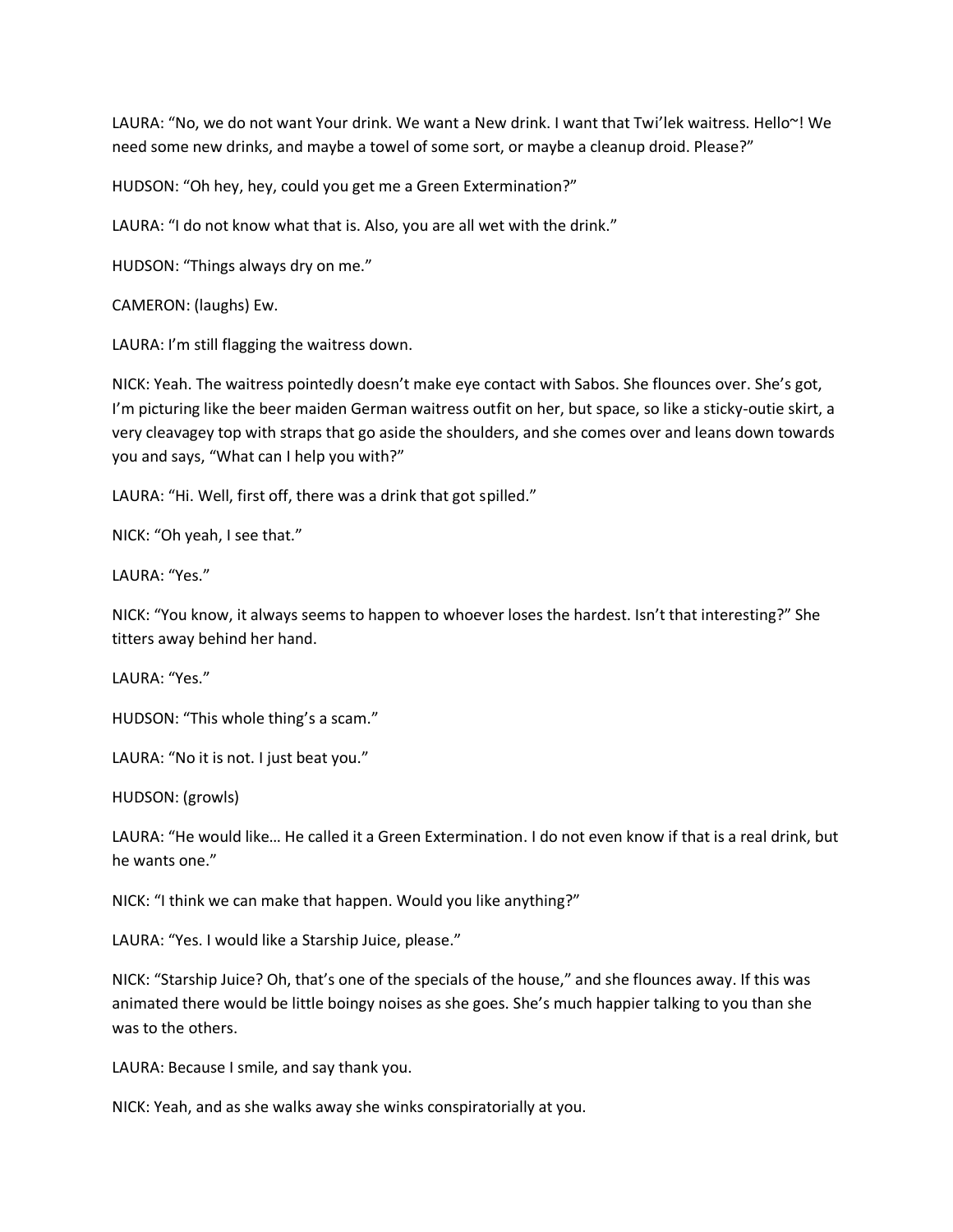LAURA: No, she doesn't wink. She Twi'lek winks.

NICK: Ooh.

LAURA: Which is, she does a little lekku move that we know is our equivalent of a wink, because we can like somewhat use them to communicate.

NICK: Ooh, I like that a lot. Ooh! She also has the suits of Sabacc cards tattooed on her lekku.

CAMERON: Oh cool.

LAURA: Aww, yes.

NICK: That starts at her forehead and goes back, so those look very neat. You get distracted by that for a second. Yeah, so she goes away and gets a drink. While that's all going on, Karma very quickly slips the binders onto Felton. He doesn't notice, until she starts to go by and you can see him—

CAMERON: I didn't magnetize them. I just have them on there so that if he tries to run I can make his hands jump together.

NICK: Okay, so he doesn't notice at all, he just has heavier bracelets, which means he does slap her on the butt as she goes by, and the waitress turns around and in one fluid motion plants a fist into his solar plexus, which is a pretty satisfying thing because he's kind of paunchy, and he doubles over groaning.

LAURA: "That is what you deserve."

CAMERON: Karma laughs. She tries not to, but she can't help it.

NICK: The Twi'lek waitress gives a lekku twitch that, I don't know if Karma can read lekku, probably not.

LAURA: Probably not.

NICK: But she gives one that's like the equivalent of the jaunty salute, and she keeps going. Felton, who's head is down by his knees, you can tell he's trying to breathe and having trouble. "I just-I've always had a thing for tentacles. (groans)"

LAURA: "Don't we all."

STEVEN: I turn around and look at him, like look at my head tails. (laughter)

CAMERON: The camera slows and does a slow motion shot of Sabos's head tails flinging over, and it does like the star, slightly glittery…

LAURA: Oh! There's absolutely the anime sparkle!

CAMERON: Yeah!

LAURA: And then like little roses appear on the corner of the screen as he stops.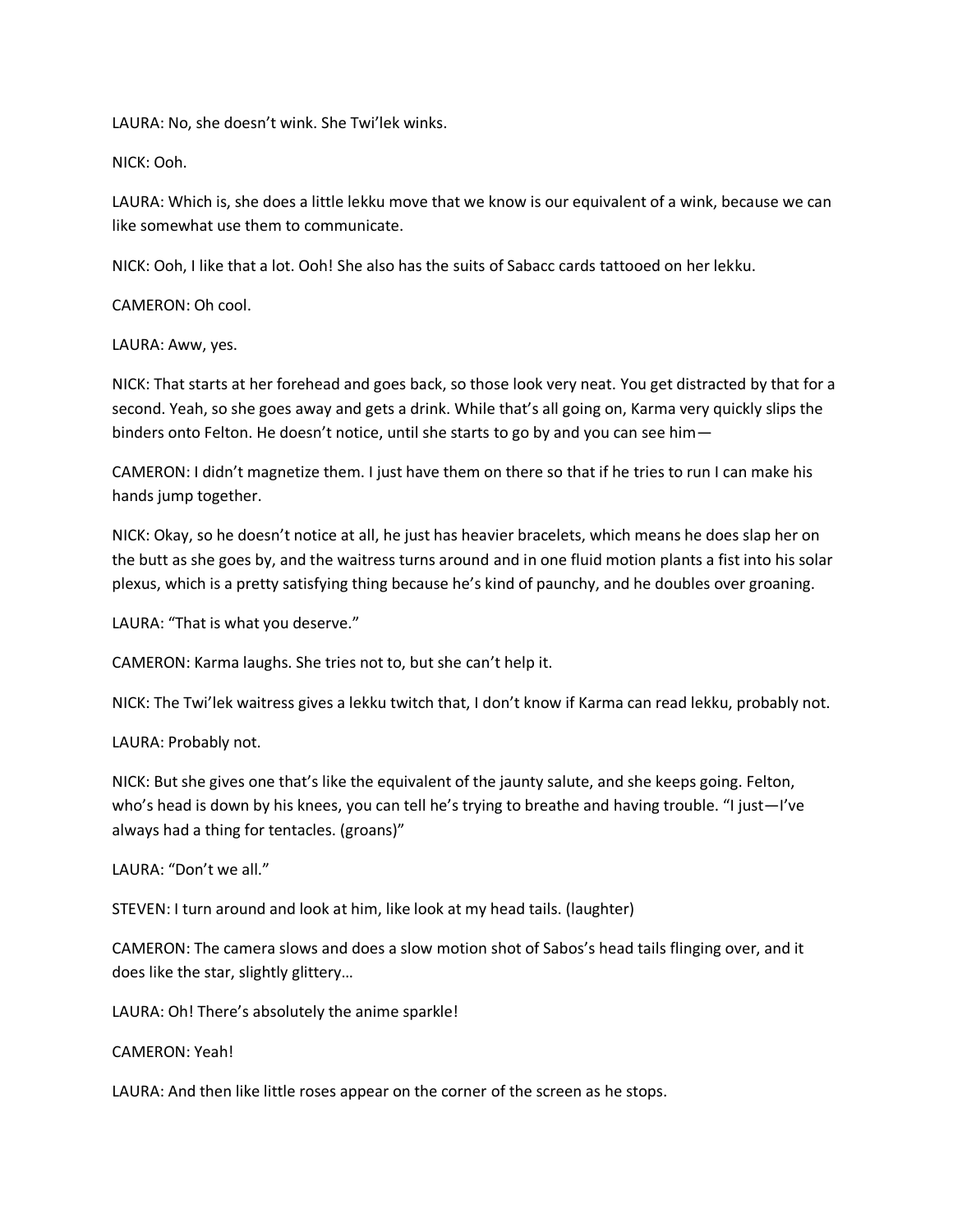CAMERON: Oh yeah. It's gorgeous.

NICK: And then the camera snap cuts to Felton's face twisted in pain and mesmerized disgust as he stares at Sabos, and then we get back to the game.

STEVEN: I turn back around and try to hit him with the head tail as I turn back.

NICK: He's like 20 feet from you.

STEVEN: I try. It doesn't work.

NICK: Okay. They fling out. The Chadra-fan is practically vibrating. The thing about being a Sabacc dealer is you don't actually touch cards because it's all holographic, so you're mostly just touching a keypad and then working as the craps dealer kind of announcer of 'this is here' and 'you were worth 20 points, hooray,' but he doesn't really talk, he just squeaks a little. Everyone seems to be having a good time. Nobody's out. When he looks at Tink he looks a little anxious like he wants you to be happier but he can't figure out how. The Chadra-fan presses some buttons and starts to deal a new hand, and Kettle as she's picking up her cards kind of looks sidelong at Xianna and says, "That was some fine playing there. You seem to have some experience."

LAURA: "Oh, you know. I play cards here and there."

NICK: "Yes, clearly. So, you've come to the gaming table, currently wiping the floor with me, and normally this is about the point where someone says what exactly they want. I don't normally get approached just for fun and games. If you're with Felton you probably need something. He rarely has anything to give. He's more of a taker, that guy."

STEVEN: "That makes sense."

NICK: "So what are you here for?"

STEVEN: "So, you know the blockade exists…"

NICK: "Mm-hmm."

STEVEN: "…and it might not be the…" I look behind me and see the Imperial and talk quieter. "…might not be the best thing for the planet."

LAURA: She's at the table.

CAMERON: I'm standing like right behind you.

STEVEN: I'd say it anyway.

NICK: No, I said you were like ten feet back.

CAMERON: Oh, okay. I didn't realize I was that far away.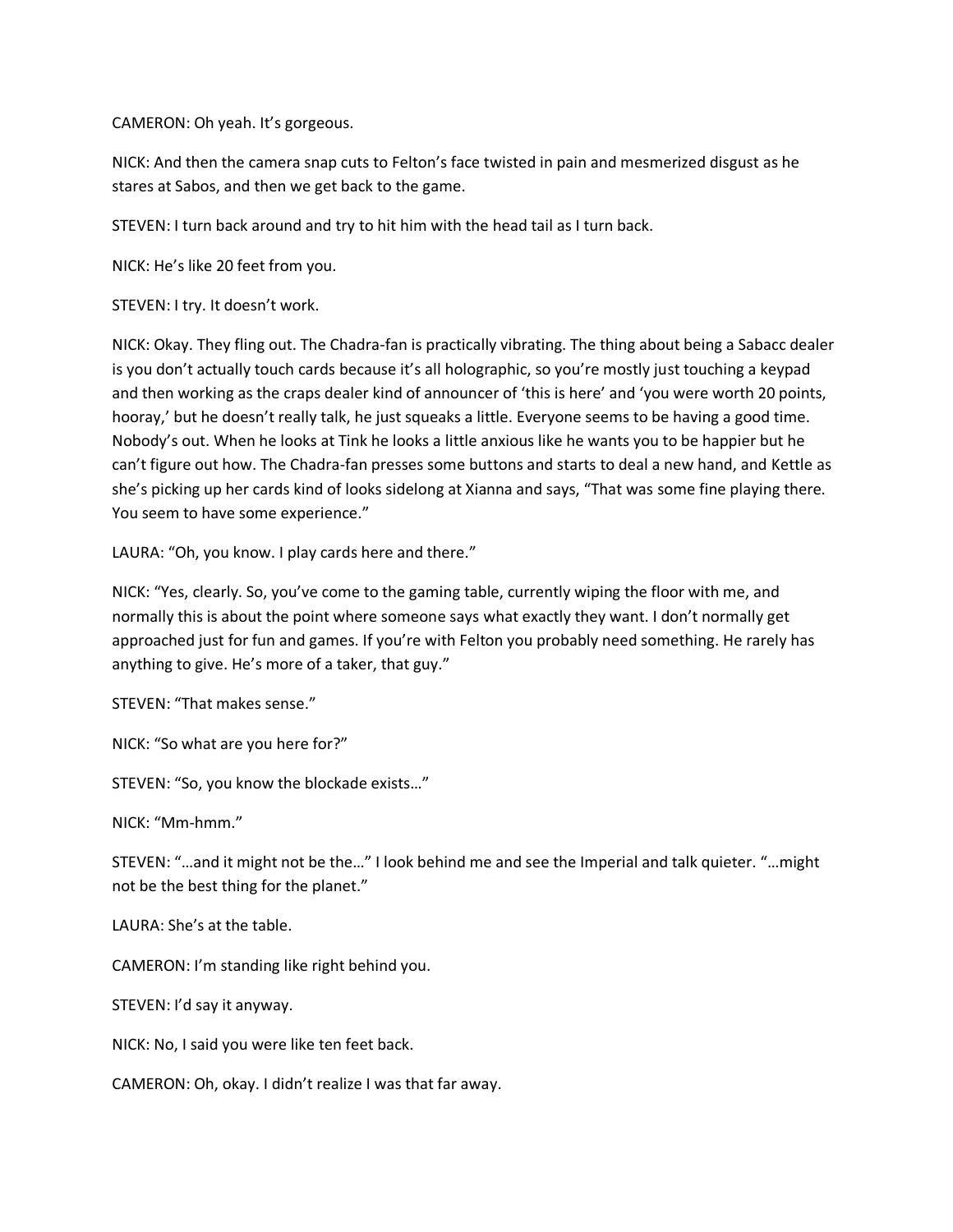NICK: If you're not playing you have to be outside the ropes.

CAMERON: Oh, okay.

LAURA: Okay. So you're probably like right at the ropes, so we could talk to you, but if we whisper you won't necessarily hear it.

NICK: Plus, that lets you be a little more imposing, because you get to be like mysterious in the distance. Yeah, so.

STEVEN: Anyway. "So, you know, it might not be the best thing for the planet here, and I understand you might have a device, the Rancore Protocol, or an object that might help us defeat the blockade."

NICK: At that, Kettle nods to herself. "Ah."

STEVEN: "Well, Felton was supposed to have it, we understand."

NICK: "Yes, he was, wasn't he."

STEVEN: "But he is a little bit, uh, loose-fisted."

CAMERON: "Useless." You hear from the other side of the rope. (laughs)

LAURA: "Yes."

NICK: Kettle stops and cranks all the way around to look behind her. She's in the middle seat, so she cranks all the way around to look at you, makes eye contact with Felton who's finally starting to straighten up a little, and goes, "Yeah, useless," and turns back. "This is making a lot more sense. It's interesting…" and she's fiddling with the cards in her hand. The Chadra-fan is waiting for people to start making their moves. "It's interesting how many things from Coronet City are ending up coming full circle, isn't it?" And, if I could get another Skulduggery roll from everyone as they play another hand.

LAURA: Can do.

STEVEN: Sure. Average or hard?

CAMERON: Average?

NICK: Yeah, let's just do average. It's more of a competition thing.

STEVEN: Alrighty. I get two successes and a threat.

LAURA: So, two failures, but three advantages.

NICK: Hm.

LAURA: Yeah. I rolled the worst you absolutely could on these dice. It wasn't…

NICK: Yep.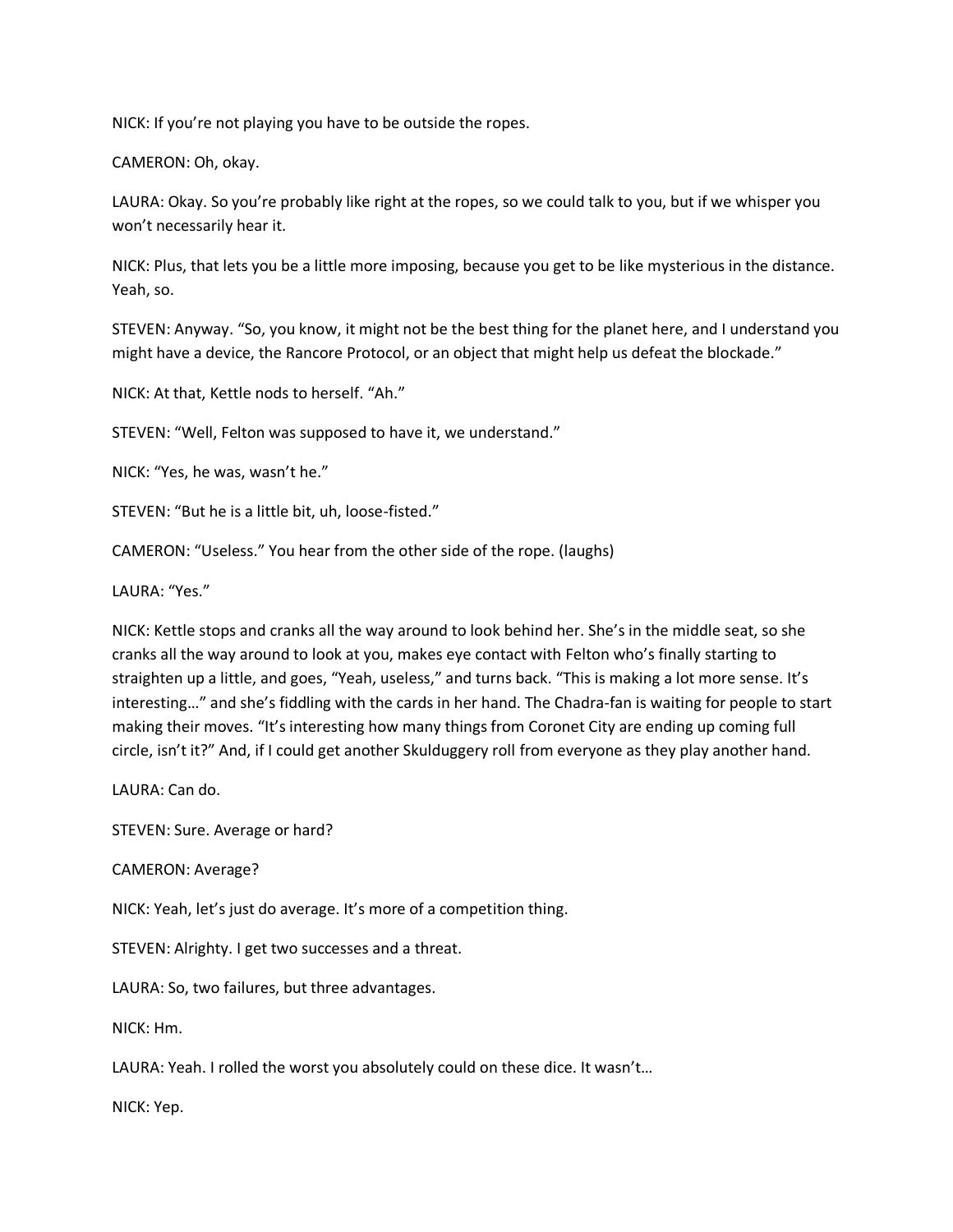CAMERON: Kettle has one success.

HUDSON: One failure, two advantages.

NICK: Is there anything you all would specifically like your advantages to get used on? The way we're doing this gambling mini-game, obviously successes and failures are how well you're doing. You can either use your advantages to manipulate something in the room, do something outside the game, or they can count towards what your Sabacc total winnings are going to be, but they don't do very much compared to successes. So, if you have advantages, now would be the time to say if there's something you wanna spend them on.

LAURA: Could I spend mine to where I'm not winning anything, but I'm kind of folding because I know my cards aren't right, so I'm losing a little bit of money, but I want to try to set myself up a little bit better so I can just have like a blue die on my next roll.

NICK: Yeah. That's what I was gonna—(goofy) So, mechanically!

LAURA: (goofy) So, mechanically! Can I get a blue die, please?

NICK: Yeah. You can have a blue die on your next roll.

HUDSON: Can I do that as well when I'm playing my hand so that I can maybe do a little better?

NICK: You only have two advantages.

HUDSON: Ah, that's true.

NICK: Hell. Okay. You get one blue die. Xianna can have two blue dice.

HUDSON: Okay.

LAURA: Ooh-hoo.

NICK: So, you all do the Botanelli's Sabacc defense and set up for a later hand. … It's Sabacc. I can make up whatever the heck I want.

HUDSON: We count Sabaccs.

NICK: Four Sabaccs make a trick.

LAURA: Five Sabacc. They're not plural.

NICK: (laughs) Okay. So, the cards lay down, and Sabos actually comes out with the win. Tink and Xianna do very poorly, but yeah, they're playing defensively, whatever that means in cards.

STEVEN: "I've never gambled before, guys."

HUDSON: (groans)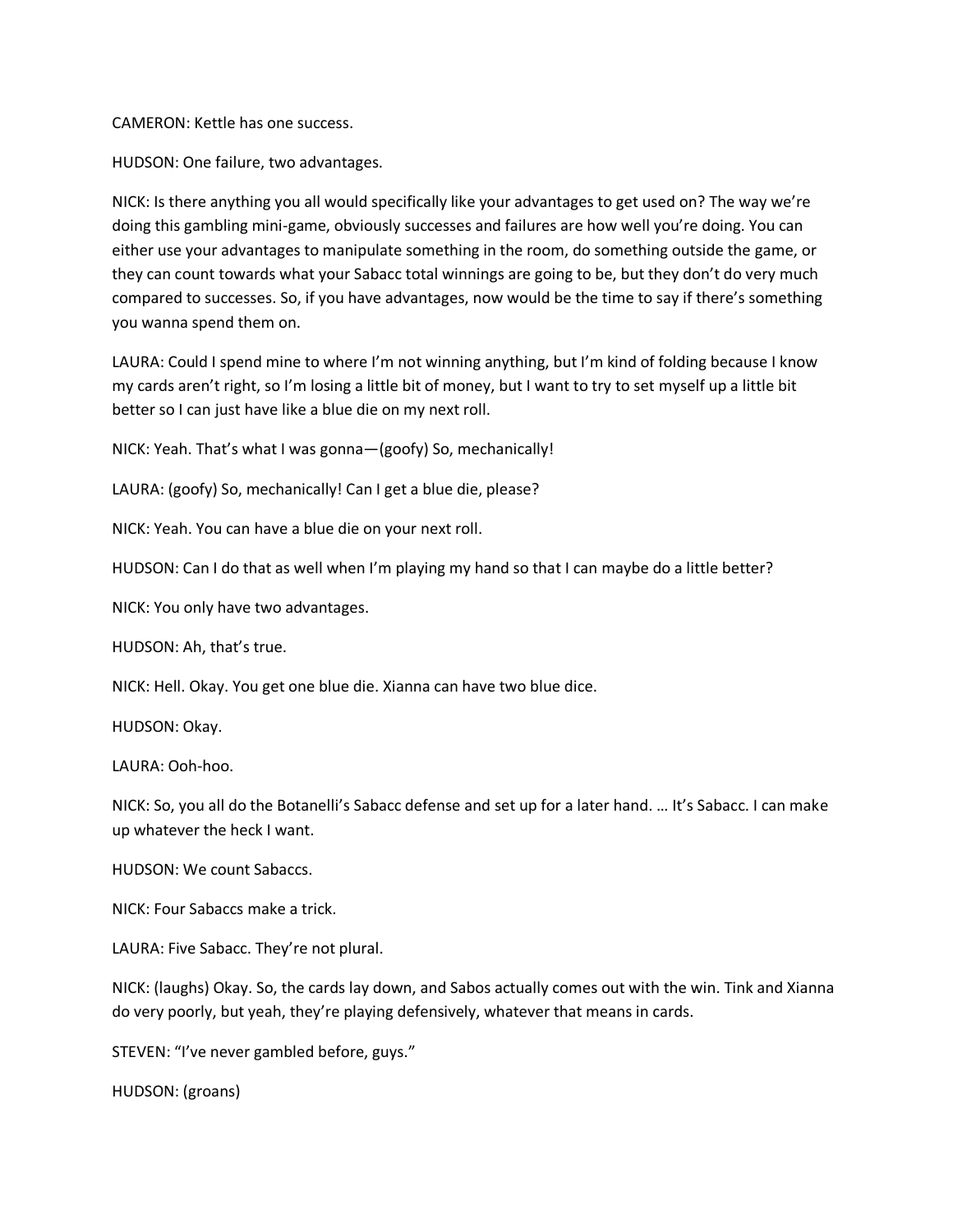#### (laughter)

STEVEN: But I say it in a way where you're pretty darn sure I'm serious.

LAURA: "I actually have no idea if that is true or not. No idea."

NICK: Kettle is playing really consistently. She's not losing much money, but she is very clearly evaluating you all, more than she's focused on her own hand. Sabos makes a pleasant win. He is still in the negative because everybody lost so much money to Xianna on that first hand, but you're no longer worried about getting knocked out of the running, as it goes. You win. Your analog counter goes up. I'm picturing like old alarm clocks with like the flippy cards. There's one of those set in the table in front of you and it changes. Extremely 70's. The little mouse droid that collected your credits does a little victory lap and does a little (small trumpet noise), and then goes back into a little baby garage set into the wall of the table for the mouse droid.

Kettle looks at you and says, "Well, Councilman Sako, that was particularly impressive."

HUDSON: "Who?"

(laughter)

LAURA: "Tink. Our friend, you know, Sako."

HUDSON: "Yeah…"

LAURA: She nudges Tink a little bit under the table.

STEVEN: I just, I look at Kettle and say, "It's a hard word to pronounce in their language, I think."

NICK: "What, Basic?"

STEVEN: "Yeah."

LAURA: "Well, no. You see, he speaks Gigoran, but the translator turns it into Basic, and sometimes it has difficulty with some words."

STEVEN: "—says Sa-ko, sits, harded… Sako."

NICK: "Oh, so you weren't referring to the fact that his name is actually Sabos, and that he was impersonating someone when I dealt with him originally."

LAURA: "Oh! You know that? Okie, then never mind. Yes, we know that." (laughs)

STEVEN: "Well, of course she knows that."

LAURA: "We are just confused, because he doesn't seem to know which one he actually is, so it's… you know, confusing."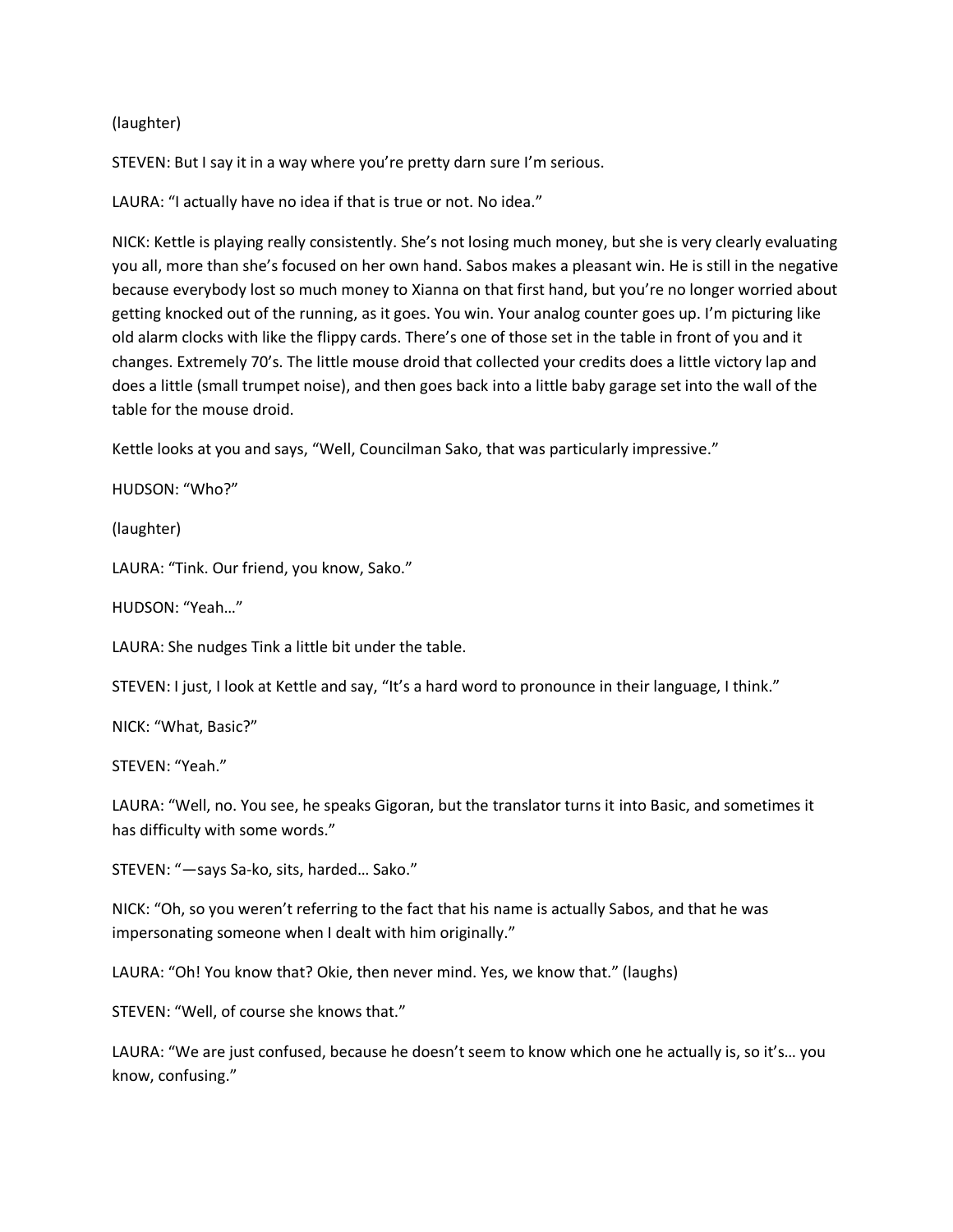NICK: "This is interesting data. So, Sabos, which one do you think you are?"

STEVEN: (deep inhale) "I… Well, most recently I was… Well… I don't know."

LAURA: 'He has gotten too far into the con! He does not know who he is anymore!"

STEVEN: "Because most recently I was actually some Imperial officer that got me through the blockade, so I'm actually pretty darn confused what I am right now."

NICK: "Duly noted. You know, I've worked with some front men before who have had similar issues. It's an interesting choice in crew leader, (snickering) but if that's the way you choose to do business, that makes sense."

HUDSON: "Where's my kriffin' drink?"

NICK: As you say that, the Twi'lek woman comes back and sets your Green Extermination in front of you. It's a very large glass. That's the only descriptor I'm gonna take, you can take the rest, but it's a very large glass, and the table actually pops a little side table out so that you have somewhere to set it because the lip of the table isn't big enough. She sets it down with one hand. She's a very good waitress, because this is a big thing, she takes it off, loses no balance with anything, keeps the other more normally sized glass. She sets your Starship Juice in the set coaster and she brushes against you a little as she does it. She looks at you and says, "Oh, well I hope you're doing well."

LAURA: "Oh yes. Thank you." I tip her. What is an appropriate tip for this place? What have I seen people tipping?

NICK: So, are you going for an appropriate but generous amount, or like an obscene amount?

LAURA: I'm going for a flirtatious amount. Whatever a flirtatious tip is—So, more than normal, not like crazy extravagant, so I guess our equivalent of like a 40% tip. I don't know if 20 is the normal Star Wars amount.

STEVEN: A flirtatious tip is like 80-100%.

CAMERON: Uhh…

NICK: Oh, no…

LAURA: No no no. (laughter) Having waited tables, it's just a bunch of business dudes…

STEVEN: It's an old dude? Yeah.

LAURA: ……who like, have the company card and just know they can and are feeling generous.

NICK: It's probably like 30 credits. That's a solid amount.

LAURA: Yeah. I tip her 30 credits.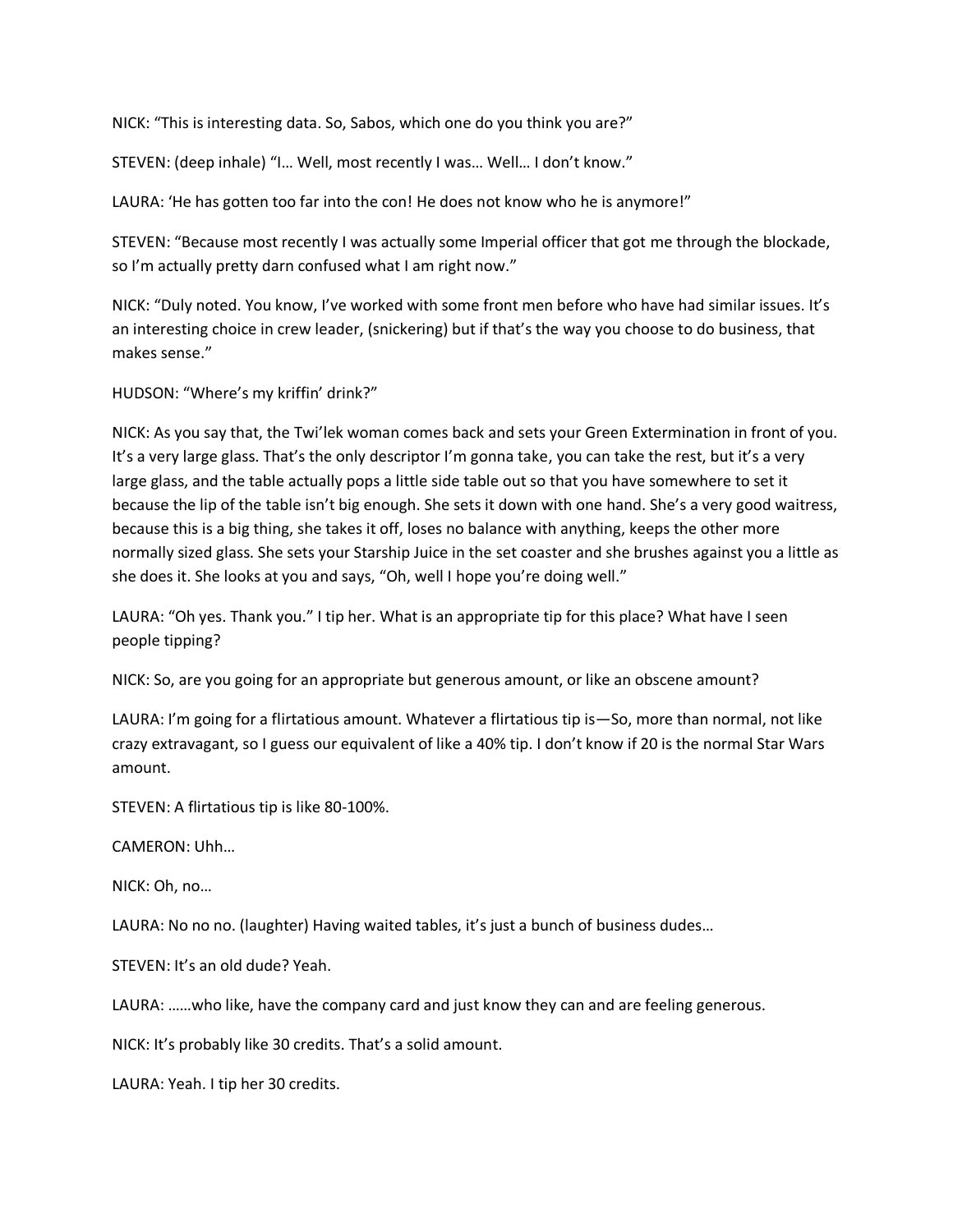STEVEN: That's a big tip. The buy-in at the table was 100, at the higher roller table?

NICK: We're using the 100 for that. The table is less of a high rolling table and more of an exclusive table. It's also because if I set it at actual high roller numbers you guys wouldn't have been able to play.

STEVEN: Eh, maybe a hand.

NICK: Eh.

LAURA: That's why I asked for Tink's money.

NICK: Also, Xianna is still sitting on a lot, so I imagine you're paying out of your winnings.

LAURA: Yeah.

NICK: Like, flipping her some—I guess it wouldn't be chips. You press a little indicator on your flip board of numbers and it goes down 30, and her tray beeps at her. She looks and she goes, "Oh, well thank you. Is there anything else I can get you?"

LAURA: "Uh, no thank you."

NICK: She does a little secret lekku move, that—

LAURA: Ooh~

NICK: --means whatever you want it to mean.

LAURA: (giggles) Xianna smiles at her.

NICK: And she bounces away. Do any of the rest of you notice this whole thing going on?

HUDSON: I'm just happy that I got my drink. I mean, she brought it over, right?

NICK: Yeah. You have your own special extra-large coaster for your very large drink.

HUDSON: I don't tip. I just tell her that the tip was included with hers.

NICK: She looks at you, rolls her eyes, and just moves on. She's in a good enough mood now that most people's hijinks aren't gonna get to her. So, describe your beverages!

HUDSON: I'm drinking a Green Extermination, which is a green, cinnamon flavored drink with some red ice cubes in it, and in addition some red floating what looks like little candies.

NICK: Huh. Sounds interesting. Xianna, what is your beverage?

LAURA: Oh, well I ordered the Starship Juice. It is very strong, but also very fruity, and since it's a tiki drink it almost certainly comes in a cutesy little carved tiki glass. It looks like—Ooh! So it's carved to look like a little loth-cat, and it has an umbrella on the top, and a colorful straw.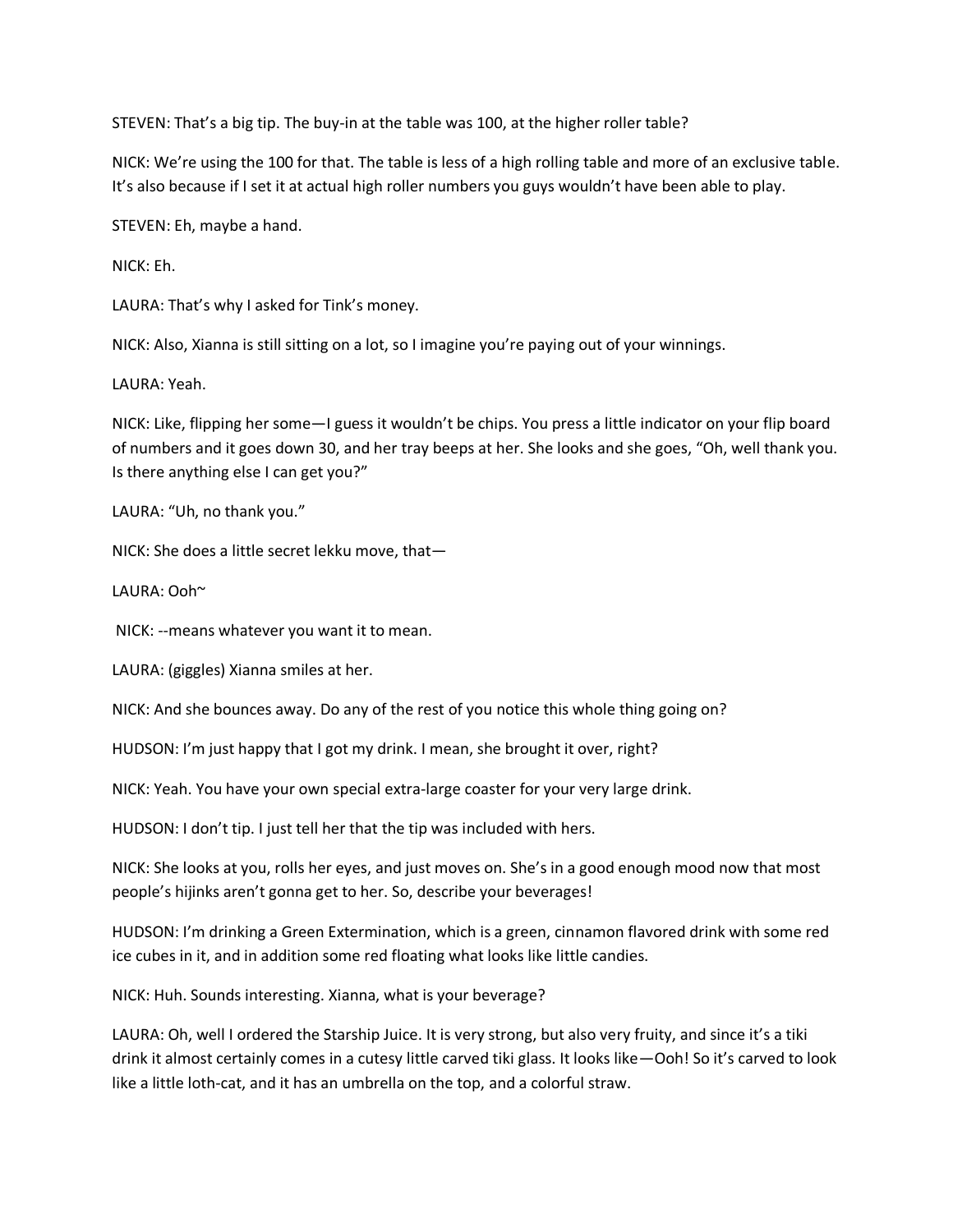CAMERON: It's a loopy straw.

LAURA: Yes.

NICK: A Luby's straw?

LAURA & CAMERON: Loopy!

NICK: Oh.

CAMERON: It's a straw that has loops in it.

NICK: I was gonna say, last time I went to Luby's the straws were not that special.

LAURA: No, it has at least two loops in it.

HUDSON: That's usually called a curly straw, right?

CAMERON: Probably.

LAURA: Or curly straw, yes.

HUDSON: No. Crazy straw! Crazy straws!

CAMERON: Crazy straws! There you go. It's got a crazy straw.

LAURA: It's got a pink umbrella. It's pink.

NICK: That's the important part.

LAURA: Yeah.

NICK: Okay. Your waitress friend has left. "So, the Rancore Protocol…" Kettle says, as the table starts to reset. The way the game has been going, you've played several hands, you're not rolling for every hand, but there's probably one more big climactic hand coming. "It's an interesting piece of technology. I have no real use for it. It turns out, I've had it analyzed, and it's still encrypted. If I could get it back to Coronet I think I could probably have someone break it up, but here on Ithor my resources are a little more limited than I would like. Wonderful people, the Ithorians," she says, as an Ithorian in a pit boss kind of sequenty blazer and pants walks by, and he slowly nods his big hammer head and then continues on, "but not necessarily the most technological. They value nature a little too much. So, I might be able to part with it. You would just have to make it worth my time. It is a resource. I did win it."

HUDSON: "Why don't you bet it on this game?"

NICK: "Wow. I hadn't really thought of that. I was going to charge 20,000 credits for it… but maybe we could make that happen. We won't even bet it on this game, we'll bet it on this last hand. Now, you're gonna need a bigger ante, though."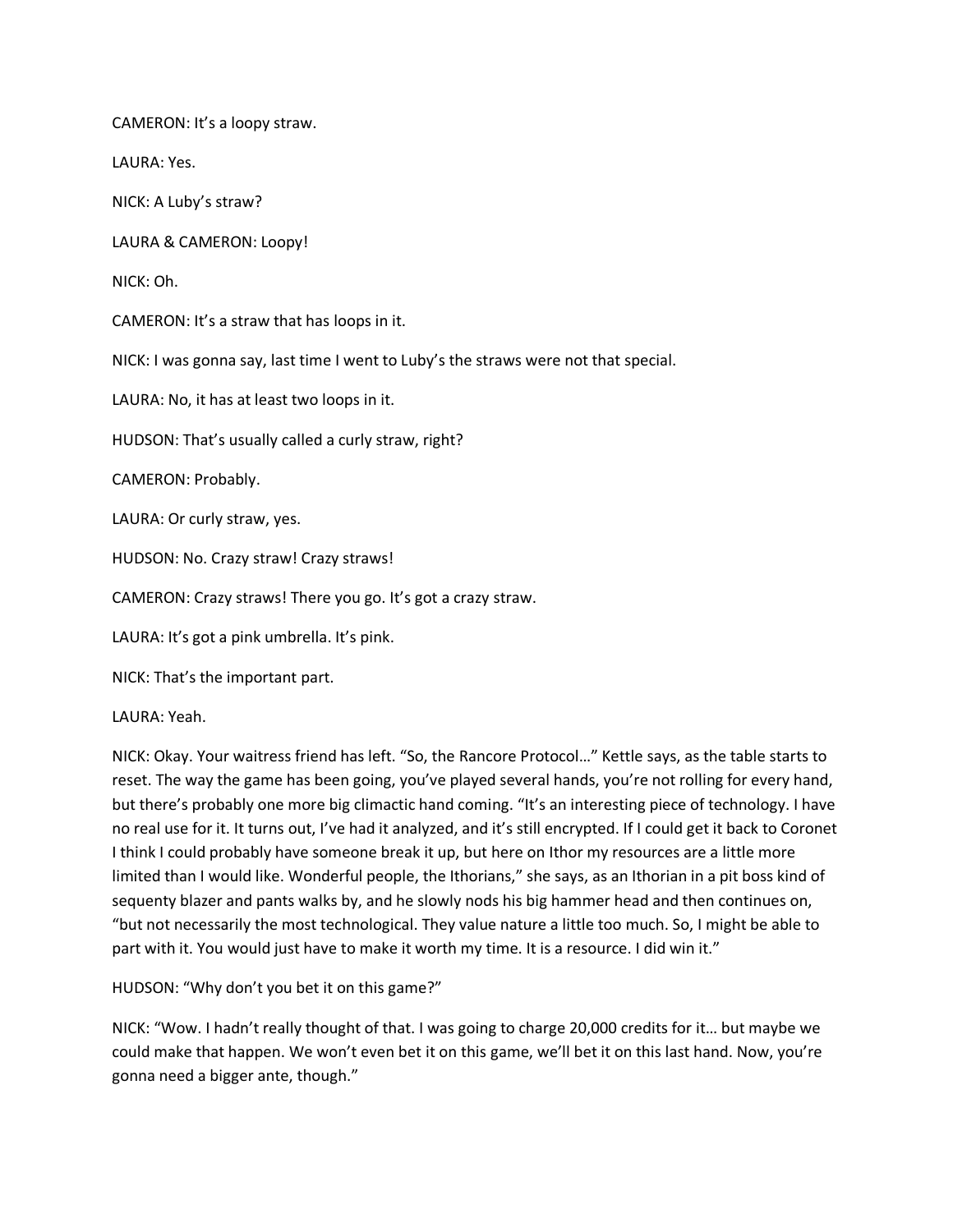STEVEN: "How about if we make it more interesting with say, an Imperial code cylinder?"

CAMERON: (laughing) The hood head tilts.

STEVEN: (laughs)

LAURA: Xianna's head tilts, like 'What…?'

CAMERON: And then like, the head considers it.

NICK: "I mean, it would really—Do you have it with you? I'd love to see it."

CAMERON: I do have it on me.

LAURA: "I think so. I mean, we will bet it."

NICK: She turns around and looks at the cloaked figure of Karma and just imperiously gestures, and does the 'give me' hand sign. "I'm not going to take it. I just need to see what level it is."

STEVEN: "Oh, it's a… Sure."

LAURA: "It is a code cylinder."

STEVEN: "It's the… it's the best."

NICK: This is the one you all already modified, right?

STEVEN: It's the bigly-est code cylinder.

CAMERON: Uh, we didn't modify it.

STEVEN: Yeah we did.

NICK: Didn't you use that to get through the blockade? You used it as part of your passcode?

CAMERON: Oh yeah.

STEVEN: Yeah. It's a very important intelligence officer code cylinder now.

LAURA: Now it's pretty important.

CAMERON: It is now, actually. Yeah. It has very high clearance.

NICK: So, do you hand it over?

CAMERON: Yeah. I take it out of my jacket and hand it over.

NICK: So, it's a cylinder.

CAMERON: Ooh.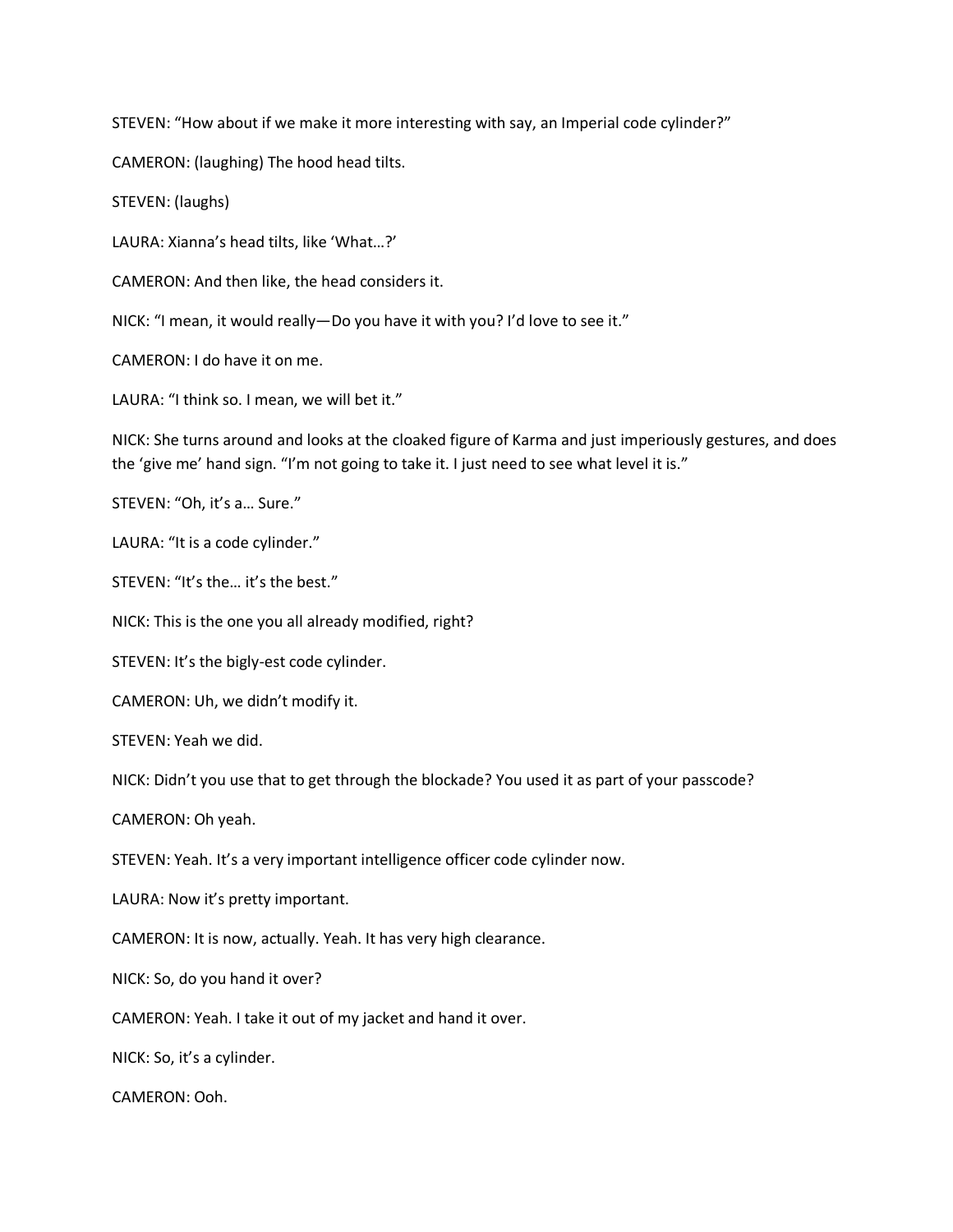NICK: The fun thing is this one's obviously been bootlegged a little bit. There are some wires sticking out of one end that are crossed over to the other, and the casing is not sealed all the way. It's like when somebody tries to play with an iPhone and doesn't open it right, and it mostly goes back together but not all the way. She's looking at it, and she goes, "Oh, okay. It's a petty officer cylinder that is actually very important now. Interesting. Yes, that would definitely take some off the ante. I'd take that into account. The only thing about it would be, I'd also want to know who made this, because I may have some more work for them later on."

HUDSON: "Do you think it's a good job?"

NICK: "Yeah, actually. It's good work. There are some things we could do about the cosmetics of it, but once we have that underway I think we could use this to make a pretty lucrative business."

HUDSON: I look happy, but I've also been drinking, so I look a little glazed eyed, and I say, "You're not part of the conspiracy, are you?"

NICK: She looks at you very seriously and leans forward. The Chadra-fan also leans in. his ears are all perked up.

LAURA: We all lean in.

NICK: She goes, "It depends on the conspiracy, but not the one you're thinking of."

HUDSON: "Good."

NICK: Yeah. She nods to you self-assuredly.

HUDSON: "Okay. Just, right now, things are just everywhere, man. I, they're all watching us, and we're all just asleep. None of us are awoken…"

LAURA: "Tink, Tink… Are you on drugs, or do you need to be on drugs?"

STEVEN: "I think his translator is malfunctioning."

HUDSON: "No, no. I'm as clear-minded as I've ever been."

LAURA: "Are you sure?"

HUDSON: I take another giant drink. "I just, just need some assurance right now, guys."

NICK: Kettle sits back in her chair. At this point you all have your cards for this last hand, because for whatever reason they've been dealt out before you finished deciding what you're betting, but whatever. She nods and says, "Green Exterminations will do that to you."

LAURA: "Yes."

NICK: "Yeah. I'll take the code cylinder, probably another 1,000 credits. That seems like a fair trade for a piece of code I can't use right now."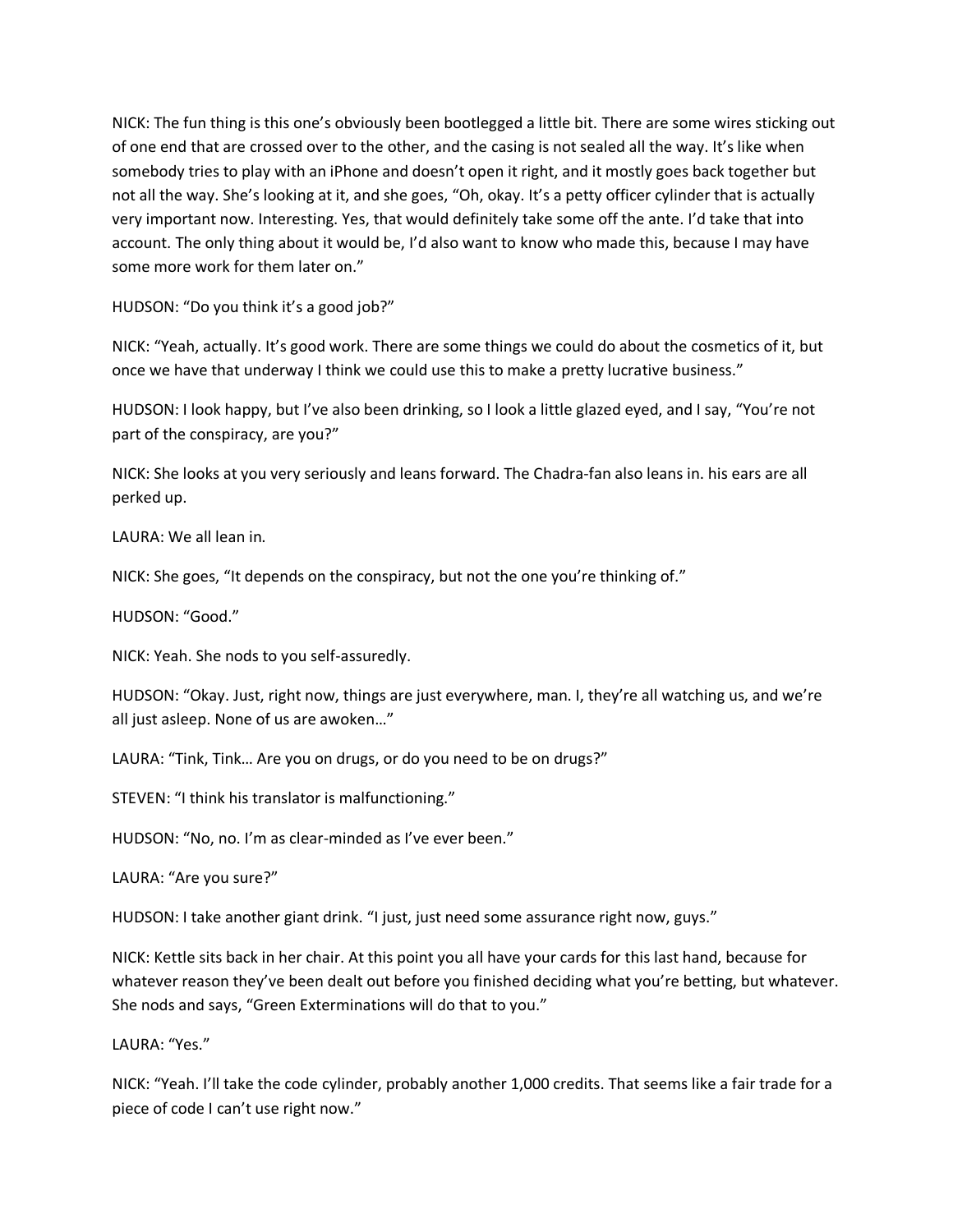LAURA: "Okie."

STEVEN: "And, winner takes all."

NICK: Yeah.

STEVEN: Yeah. That's how betting works.

NICK: She pulls out a computer spike. It looks like a talon, it's curved which is weird, and it has a lot of exposed circuitry on it. Tink, you would recognize this as the spike that you used to collect the Rancore Protocol a few days ago. She tosses it into the middle, and she also places the code cylinder, and you all I guess pool your credits and put them in the middle so it adds up to 1,000, and then the mouse droid comes out and hits the pile of things and just goes (small struggle noise), because it's too much stuff and it's too heavy for it, so it's wheels start spinning and you can see it put little tiny divots in the felt of the table. The Chadra-fan looks real concerned and scoops up the mouse droid and the bets and helps it get back to its little garage.

LAURA & CAMERON: Aww.

NICK: It like shakes its head nurturingly. It likes its mouse droid. Then, the hand is dealt, and you all play your final shot.

HUDSON: Who has the best dice?

LAURA: I am rolling two yellow, two green, two blue, and I think I'm gonna-

HUDSON: And we're gonna flip a point.

CAMERON: Flip a light side, Laura.

HUDSON: Yeah. That's what I was gonna suggest.

LAURA: So now I'm at three yellow, one green, two blue.

HUDSON: We roll Skulduggery when we gamble?

NICK: Mm-hmm, against average.

STEVEN: I'll just roll for the fuck of it. Oh, cool. I'm gonna lose.

LAURA: So that is three successes, and (counts) seven advantages!

NICK: Gee whiz.

STEVEN: I just got an advantage.

HUDSON: Um, I have an advantage.

STEVEN: Same.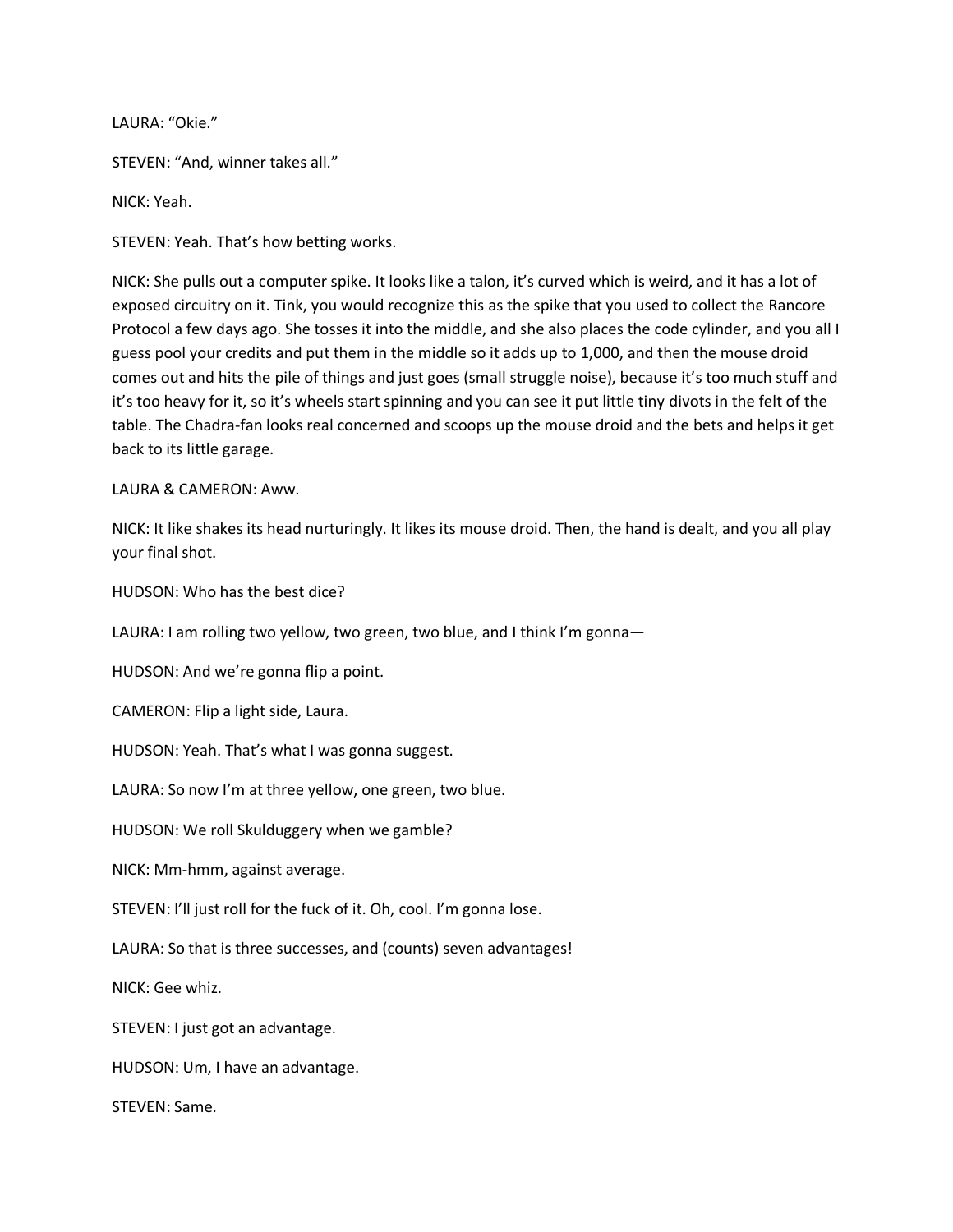LAURA: Eh, you tried. NICK: That's it? STEVEN: Oh fuck. CAMERON: Uh, Kettle got five successes and a threat. NICK: Yes! Ha ha! CAMERON: I'm sorry guys. I rolled good that time. HUDSON: Ooh. We can just take it and run. NICK: No. it's in the little garage.

HUDSON: Oh, it is.

NICK: It's almost as if I thought that might happen. So, what happens is, you all start laying down cards, because Sabacc is actually—you don't just necessarily lay down a hand, you start anteing each other. Immediately Tink and Sabos play cards that cancel each other out and they're just out. There's nothing you can do. You did The Fool's Gambit. You can make you lose in three parsecs. Star Wars.

LAURA: Ha ha.

NICK: Kettle and Xianna start playing back and forth very quickly, and I think you end up tying. I'm assuming you would use your advantages to try and win the bet.

LAURA: Yes. I would use all seven of my advantages.

NICK: So, yeah. You end up having the exact same hand for some reason. The interesting thing is that the cards that you have, there's only one in the deck, so somebody's been cheating but it's not sure who because the cards are identical. The Chadra-fan looks confused, and then starts to go to press a security button, and Kettle says, "No, no, it's okay. We're gonna do one more, but if you lose I'm gonna need a special favor as well."

LAURA: "Mm, what kind of special favor are we talking about?"

HUDSON: (whispered) It's sexual.

NICK: No it's not.

CAMERON: (laughs)

NICK: Well, it might be. You don't know. Don't judge. "A special favor like a business favor, you know."

LAURA: "Okie."

NICK: "Something that might take advantage of your talents. You never know."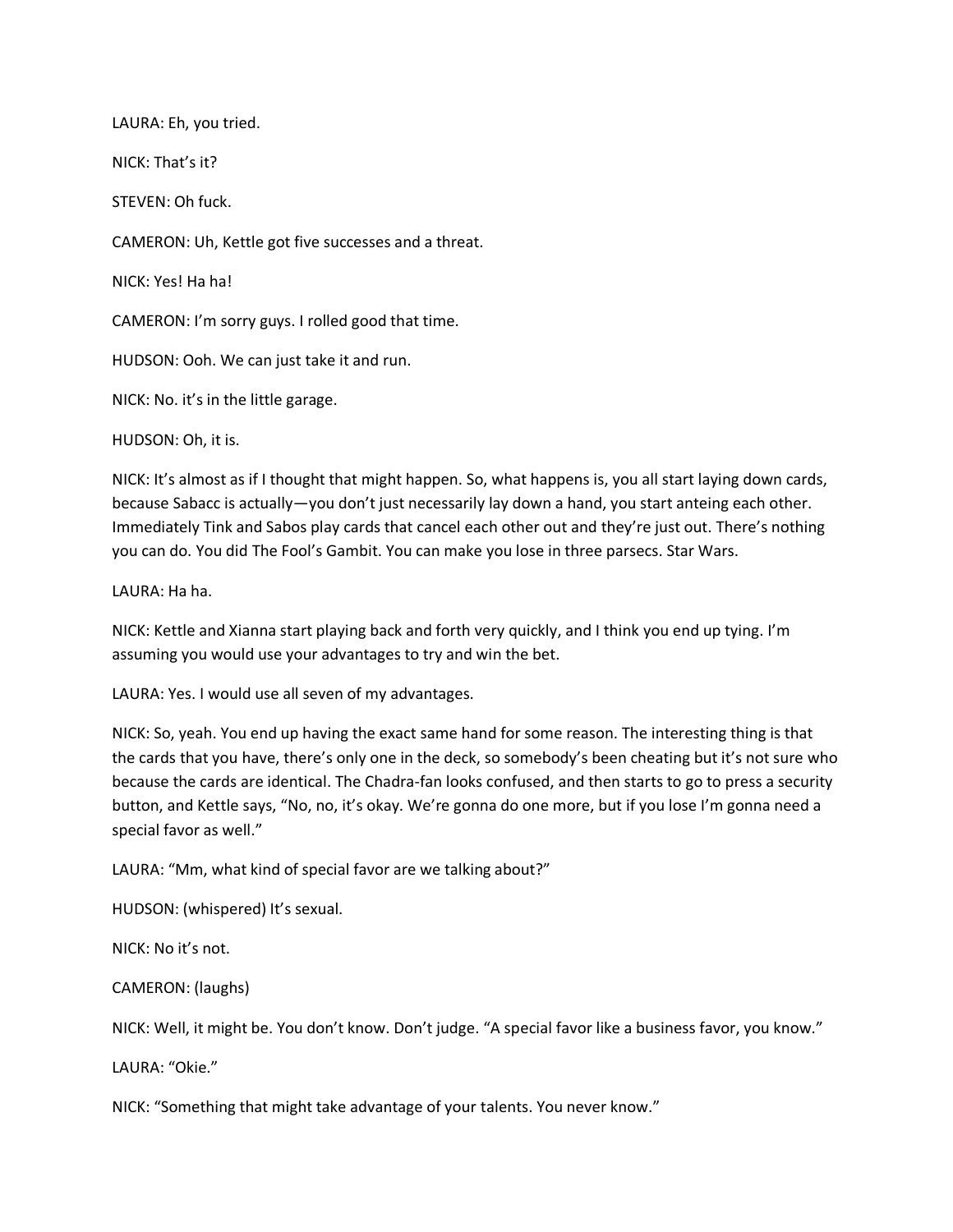HUDSON: "She loves my talents."

NICK: We're gonna do one more, but flip a dark side point because Kettle's gonna get an upgrade. You can still have one blue die Xianna

LAURA: Cool.

NICK: As the cards are starting to deal the Chadra-fan looks real embarrassed and motions for Sabos and Tink to leave the area because they're out of the game at this point, so you guys have to go an stand outside the velvet rope because you lost. What Kettle does is pulls out a little piece of flimsy and writes a little IOU on it and signs it and puts it in the middle, and hands you a piece of flimsy to do the same thing, Xianna.

LAURA: I definitely write like a little IOU, and I make like a little heart at the end. Or! I don't remember what the aurubesh letters are for IOU, but I feel like one of them can be turned into like a little heart. That's definitely how Xianna writes stuff.

NICK: Great. As you're writing that up the waitress comes back with just a glass of water and puts it next to you. Roll me a Skulduggery check, please. This one's easy.

LAURA: Three successes.

NICK: Yeah. She hands the glass of water and her hand brushes against yours. You feel the tell-tale nudge of an Alderanian palm sleight of hand technique, and as she pulls her hand back she winks at you one more time and there's a clone card, which is how you cheat at Sabacc.

LAURA: Yeah!

NICK: It's a card that's basically a wild that you're not allowed to use and can get your ass shot if you use one.

LAURA: Yeah. (laughs)

NICK: So, you get a blue die to your roll because your waitress friend has helped you out. That's what the blue die was.

LAURA: Okay.

NICK: She backs up real quickly, and Kettle is looking at her own cards and does not notice.

LAURA: Cool.

NICK: Yeah, so, go ahead and roll one more time. Did you upgrade Kettle's?

CAMERON: Yeah.

NICK: Cool.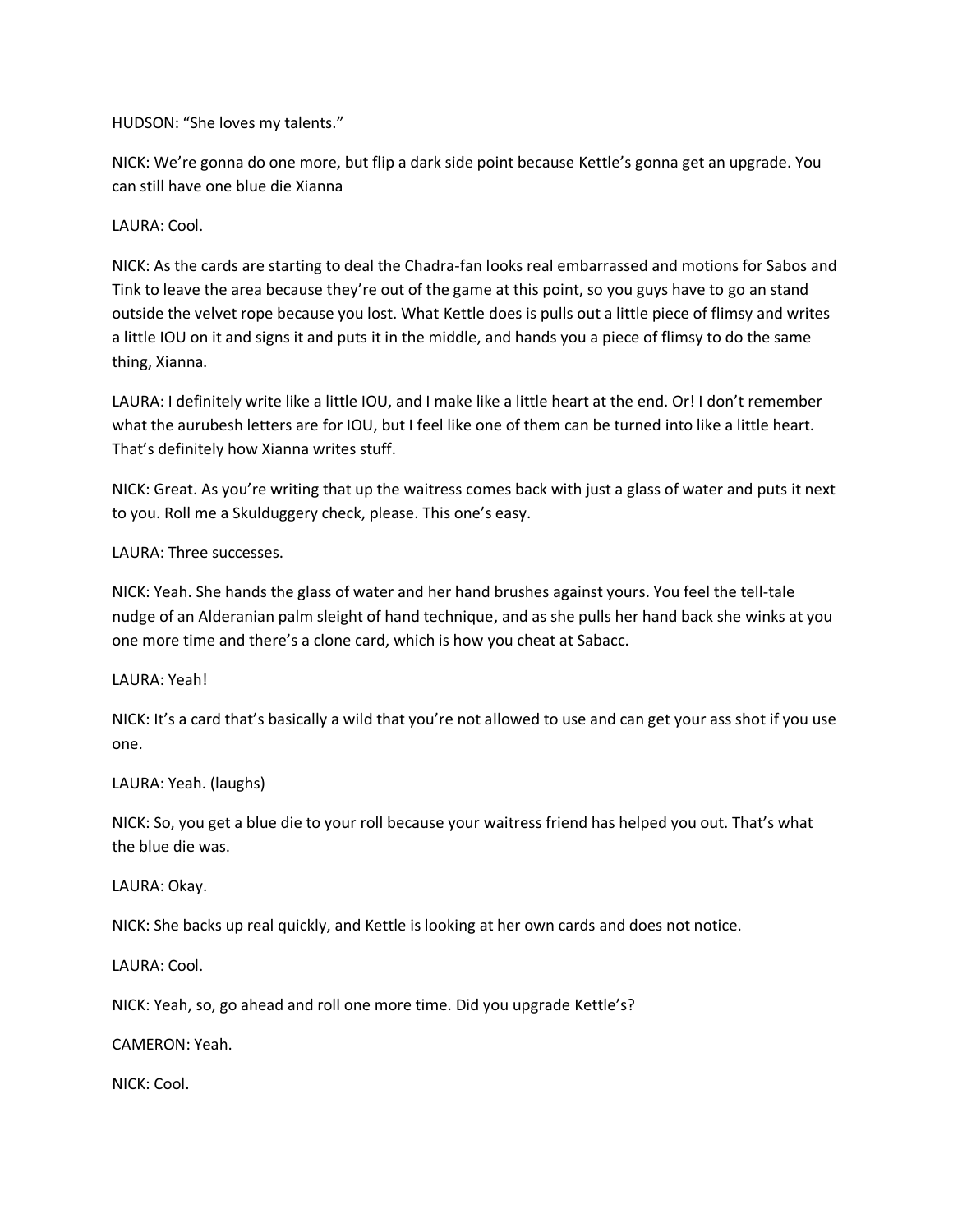## CAMERON: Kettle got one success.

LAURA: Um, a triumph with its success, another success, and one threat.

NICK: Okay. You win pretty handily. The threat is, you feel like there were some moves that Kettle could've done that looked like really obvious newbie mistakes that would have made it a lot closer, that she made that make you start to feel like maybe this was on purpose.

## LAURA: Oh no.

NICK: But yeah. The whole big pile, the little garage door on the table opens up, and you just hear a little high pitched machine whining as if little tires are pushing against this big pile of stuff, and the Chadrafan looks embarrassed and pulls like a craps hook and pulls the stuff out towards you on the table while the mouse droid bumps against the craps hook trying to push the stuff towards you.

# LAURA: Aw.

NICK: You end up with 1,000 credits, that's just your winnings. Whatever you have now is 1,000. Sabos and Tink, you get the 1,000 part of the money back, so you didn't lose that ante. You get that back. Out of the hundred that you guys anted, Tink gets 10 credits, Sabos gets 15. You guys didn't do great at cards. Out of the 100 you anted you get that amount back. Xianna's in the money, apparently, so that's cool. You also get the Rancore Protocol, your code cylinder back, and you get a little piece of flimsy that says IOU signed by Kettle.

CAMERON: I'm gonna grab the cylinder again.

NICK: Kettle sits back and goes, "Wow. It looks like now I owe you a favor." And that's where we're gonna end the episode.

(all make dramatic noises and Star Wars tunes)

#### ## Outro

CAMERON: Thanks for listening to Tabletop Squadron. If you enjoyed our show please consider logging into iTunes and giving us a five-star review. Five-star reviews will help new listeners to find the show.

Xianna'fan is played by Laura Penrod. She can be found on Twitter at @cheerio\_buffet.

Tink is played by Hudson Jameson and he can be found on Twitter at @hudsonjameson.

Karma Nailo is played by me, Cameron Robertson. You can find me on Twitter at @midnightmusic13.

Sabos Nix was played by Steven Schroeder. He… does not exist on the internet.